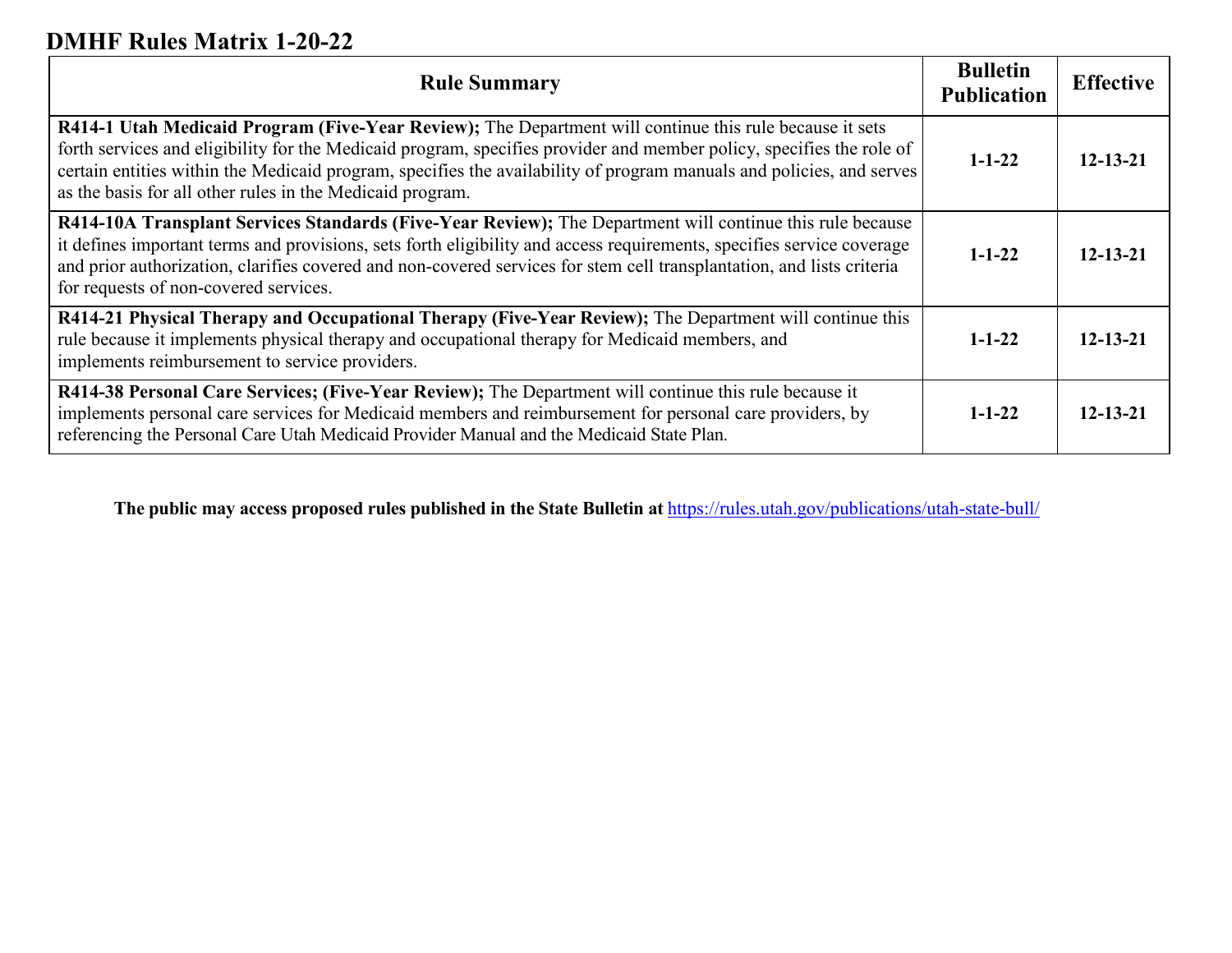#### **State of Utah Administrative Rule Analysis** Revised November 2021

| <b>FIVE-YEAR NOTICE OF REVIEW AND</b><br><b>STATEMENT OF CONTINUATION</b>         |                                           |                       |                              |  |  |  |
|-----------------------------------------------------------------------------------|-------------------------------------------|-----------------------|------------------------------|--|--|--|
| Title No. - Rule No.                                                              |                                           |                       |                              |  |  |  |
| Utah Admin. Code Ref (R no.):                                                     | R414-1                                    |                       | Filing ID: (Office Use Only) |  |  |  |
| <b>Effective Date:</b>                                                            | <b>Office Use Only</b>                    |                       |                              |  |  |  |
|                                                                                   | <b>Agency Information</b>                 |                       |                              |  |  |  |
| 1. Department:                                                                    | Department of Health                      |                       |                              |  |  |  |
| Agency:                                                                           | Division of Medicaid and Health Financing |                       |                              |  |  |  |
| Room no.:                                                                         |                                           |                       |                              |  |  |  |
| <b>Building:</b>                                                                  | Cannon Health Building                    |                       |                              |  |  |  |
| <b>Street address:</b>                                                            | 288 North 1460 West                       |                       |                              |  |  |  |
| City, state and zip:                                                              | Salt Lake City, UT 84114-3101             |                       |                              |  |  |  |
| <b>Mailing address:</b>                                                           | PO Box 143101                             |                       |                              |  |  |  |
| City, state and zip:                                                              | Salt Lake City, UT 84114-3101             |                       |                              |  |  |  |
| Contact person(s):                                                                |                                           |                       |                              |  |  |  |
| Name:                                                                             | Phone:                                    | Email:                |                              |  |  |  |
| Craig Devashrayee                                                                 | 801-538-6641                              | cdevashrayee@utah.gov |                              |  |  |  |
| Dissas salduses purentiana personaling information on this patien to the sense of |                                           |                       |                              |  |  |  |

Please address questions regarding information on this notice to the agency.

#### **General Information**

#### **2. Rule catchline:**

Utah Medicaid Program

**3. A concise explanation of the particular statutory provisions under which the rule is enacted and how these provisions authorize or require this rule:**

Section 26-18-3 requires the Department to implement Medicaid policy through administrative rules, which allow the Department to administer the Medicaid program. Additionally, Section 26-1-5 authorizes the Department to adopt rules that provide services and eligibility for Medicaid members.

**4. A summary of written comments received during and since the last five-year review of this rule from interested persons supporting or opposing this rule:**

The Department did not receive any written comments regarding this rule.

**5. A reasoned justification for continuation of this rule, including reasons why the agency disagrees with comments in opposition to this rule, if any:**

The Department will continue this rule because it sets forth services and eligibility for the Medicaid program, specifies provider and member policy, specifies the role of certain entities within the Medicaid program, specifies the availability of program manuals and policies, and serves as the basis for all other rules in the Medicaid program.

#### **Agency Authorization Information**

**To the agency:** Information requested on this form is required by Section 63G-3-305. Incomplete forms will be returned to the agency for completion, possibly delaying publication in the *Utah State Bulletin*.

| Agency head or       | <b>Nate Checketts</b> |  | Date                  |  | 12/12/2021 |  |  |
|----------------------|-----------------------|--|-----------------------|--|------------|--|--|
| designee, and title: |                       |  | $\vert$ (mm/dd/yyyy): |  |            |  |  |
| .                    |                       |  |                       |  |            |  |  |

**Reminder:** Text changes cannot be made with this type of rule filing. To change any text, please file an amendment or nonsubstantive change.

### **R414. Health, Health Care Financing, Coverage and Reimbursement Policy.**

### **R414-1. Utah Medicaid Program.**

### **R414-1-1. Introduction and Authority.**

(1) This rule generally characterizes the scope of the Medicaid Program in Utah, and defines all of the provisions necessary to administer the program.

(2) The rule is authorized by Title XIX of the Social Security Act, and Sections 26-1-5, 26-18-2.1, 26-18- 2.3, UCA.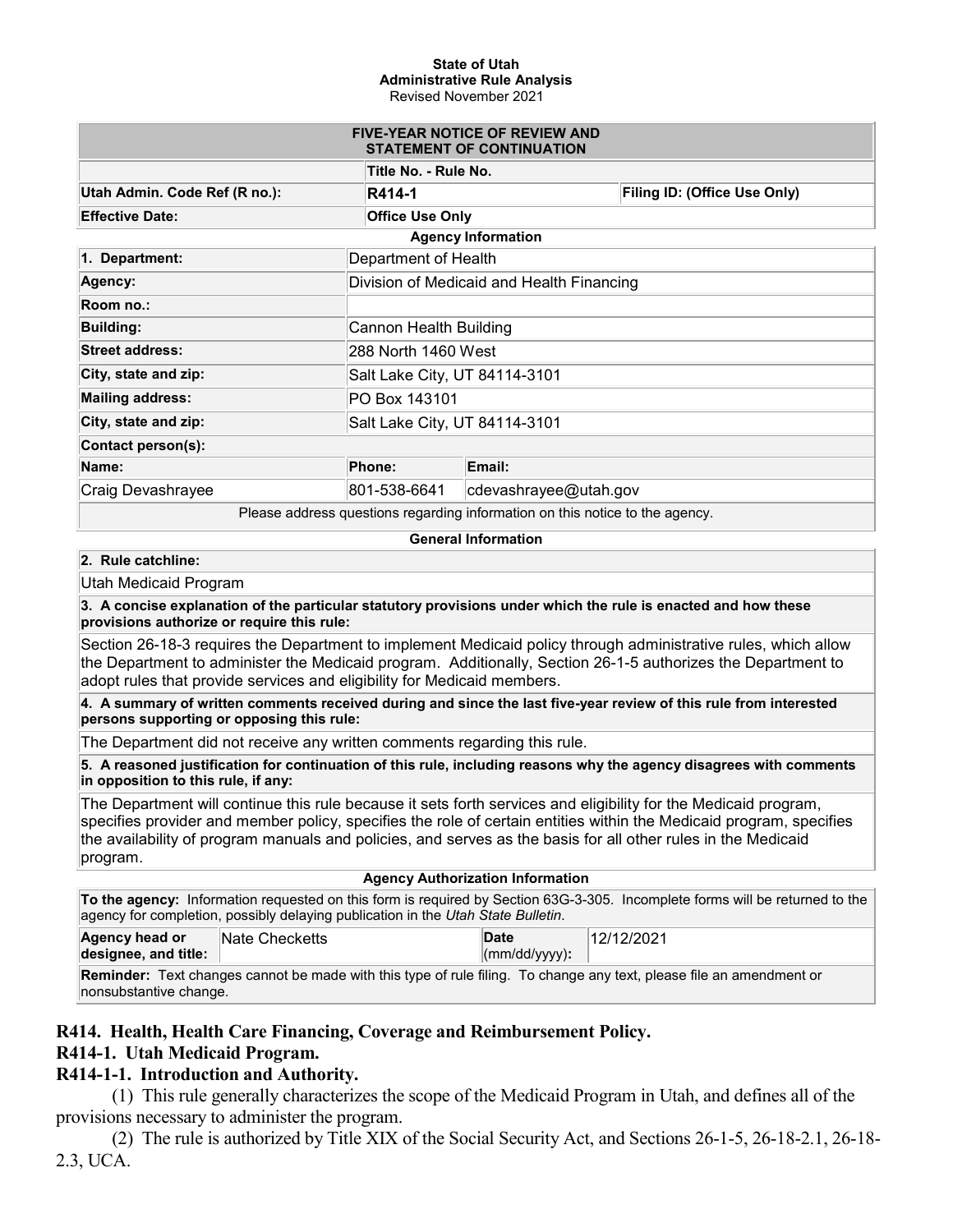### **R414-1-2. Definitions.**

The following definitions are used throughout the rules of the Division:

(1) "Act" means the federal Social Security Act.

(2) "Applicant" means any person who requests assistance under the medical programs available through the Division.

(3) "Categorically needy" means aged, blind or disabled individuals or families and children:

(a) who are otherwise eligible for Medicaid; and

(i) who meet the financial eligibility requirements for AFDC as in effect in the Utah State Plan on July 16, 1996; or

(ii) who meet the financial eligibility requirements for SSI or an optional State supplement, or are considered under section 1619(b) of the federal Social Security Act to be SSI recipients; or

(iii) who is a pregnant woman whose household income does not exceed 133% of the federal poverty guideline; or

(iv) is under age six and whose household income does not exceed 133% of the federal poverty guideline; or

(v) who is a child under age one born to a woman who was receiving Medicaid on the date of the child's birth and the child remains with the mother; or

(vi) who is least age six but not yet age 18, or is at least age six but not yet age 19 and was born after September 30, 1983, and whose household income does not exceed 100% of the federal poverty guideline; or

(vii) who is aged or disabled and whose household income does not exceed 100% of the federal poverty guideline; or

(viii) who is a child for whom an adoption assistance agreement with the state is in effect.

(b) whose categorical eligibility is protected by statute.

(4) "Code of Federal Regulations" (CFR) means the publication by the Office of the Federal Register, specifically Title 42, used to govern the administration of the Medicaid Program.

(5) "Client" means a person the Division or its duly constituted agent has determined to be eligible for assistance under the Medicaid program.

(6) "CMS" means The Centers for Medicare and Medicaid Services, a Federal agency within the U.S. Department of Health and Human Services. Programs for which CMS is responsible include Medicare, Medicaid, and the State Children's Health Insurance Program.

(7) "Department" means the Department of Health.

(8) "Director" means the director of the Division.

(9) "Division" means the Division of Health Care Financing within the Department.

(10) "Emergency medical condition" means a medical condition showing acute symptoms of sufficient severity that the absence of immediate medical attention could reasonably be expected to result in:

(a) placing the patient's health in serious jeopardy;

(b) serious impairment to bodily functions;

(c) serious dysfunction of any bodily organ or part; or

(d) death.

(11) "Emergency service" means immediate medical attention and service performed to treat an emergency medical condition. Immediate medical attention is treatment rendered within 24 hours of the onset of symptoms or within 24 hours of diagnosis.

(12) "Emergency Services Only Program" means a health program designed to cover a specific range of emergency services.

(13) "Executive Director" means the executive director of the Department.

(14) "InterQual" means the McKesson Criteria for Inpatient Reviews, a comprehensive, clinically based, patient focused medical review criteria and system developed by McKesson Corporation.

(15) "Medicaid agency" means the Department of Health.

(16) "Medical assistance program" or "Medicaid program" means the state program for medical assistance for persons who are eligible under the state plan adopted pursuant to Title XIX of the federal Social Security Act; as implemented by Title 26, Chapter 18.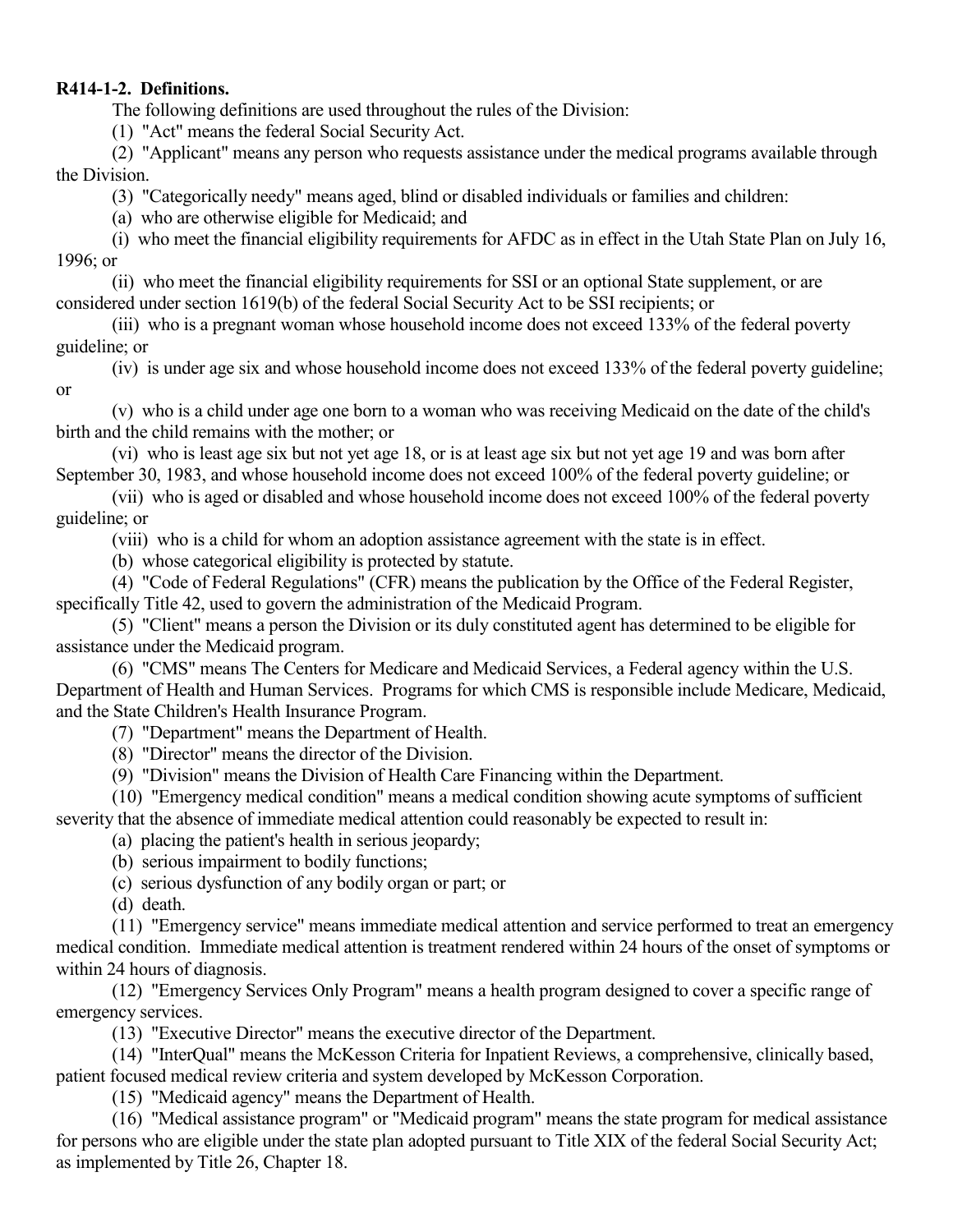(17) "Medical or hospital assistance" means services furnished or payments made to or on behalf of recipients under medical programs available through the Division.

(18) "Medically necessary service" means that:

(a) it is reasonably calculated to prevent, diagnose, or cure conditions in the recipient that endanger life, cause suffering or pain, cause physical deformity or malfunction, or threaten to cause a handicap; and

(b) there is no other equally effective course of treatment available or suitable for the recipient requesting the service that is more conservative or substantially less costly.

(19) "Medically needy" means aged, blind, or disabled individuals or families and children who are otherwise eligible for Medicaid, who are not categorically needy, and whose income and resources are within limits set under the Medicaid State Plan.

(20) "Medical standards," as applied in this rule, means that an individual may receive reasonable and necessary medical services up until the time a physician makes an official determination of death.

(21) "Prior authorization" means the required approval for provision of a service that the provider must obtain from the Department before providing the service. Details for obtaining prior authorization are found in Section I of the Utah Medicaid Provider Manual.

(22) "Provider" means any person, individual or corporation, institution or organization that provides medical, behavioral or dental care services under the Medicaid program and who has entered into a written contract with the Medicaid program.

(23) "Recipient" means a person who has received medical or hospital assistance under the Medicaid program, or has had a premium paid to a managed care entity.

(24) "Undocumented alien" means an alien who is not recognized by Immigration and Naturalization Services as being lawfully present in the United States.

(25) "Utilization review" means the Department provides for review and evaluation of the utilization of inpatient Medicaid services provided in acute care general hospitals to patients entitled to benefits under the Medicaid plan.

(26) "Utilization Control" means the Department has implemented a statewide program of surveillance and utilization control that safeguards against unnecessary or inappropriate use of Medicaid services, safeguards against excess payments, and assesses the quality of services available under the plan. The program meets the requirements of 42 CFR, Part 456.

## **R414-1-3. Single State Agency.**

The Utah Department of Health is the Single State Agency designated to administer or supervise the administration of the Medicaid program under Title XIX of the federal Social Security Act.

## **R414-1-4. Medical Assistance Unit.**

Within the Utah Department of Health, the Division of Health Care Financing has been designated as the medical assistance unit.

## **R414-1-5. Incorporations by Reference.**

The Department incorporates the January 2018 versions of the following by reference:

(1) Utah Medicaid State Plan, including any approved amendments, under Title XIX of the Social Security Act Medical Assistance Program;

(2) Medical Supplies and Durable Medical Equipment Utah Medicaid Provider Manual, as applied in Rule R414-70, and the manual's attachment for Donor Human Milk Request Form;

(3) Hospital Services Utah Medicaid Provider Manual with its attachments;

(4) Home Health Agencies Utah Medicaid Provider Manual, and the manual's attachment for the Private Duty Nursing Acuity Grid;

- (5) Speech-Language Pathology and Audiology Services Utah Medicaid Provider Manual;
- (6) Hospice Care Utah Medicaid Provider Manual;
- (7) Long Term Care Services in Nursing Facilities Utah Medicaid Provider Manual with its attachments;
- (8) Personal Care Utah Medicaid Provider Manual;
- (9) Utah Home and Community-Based Waiver Services for Individuals Age 65 or Older Utah Medicaid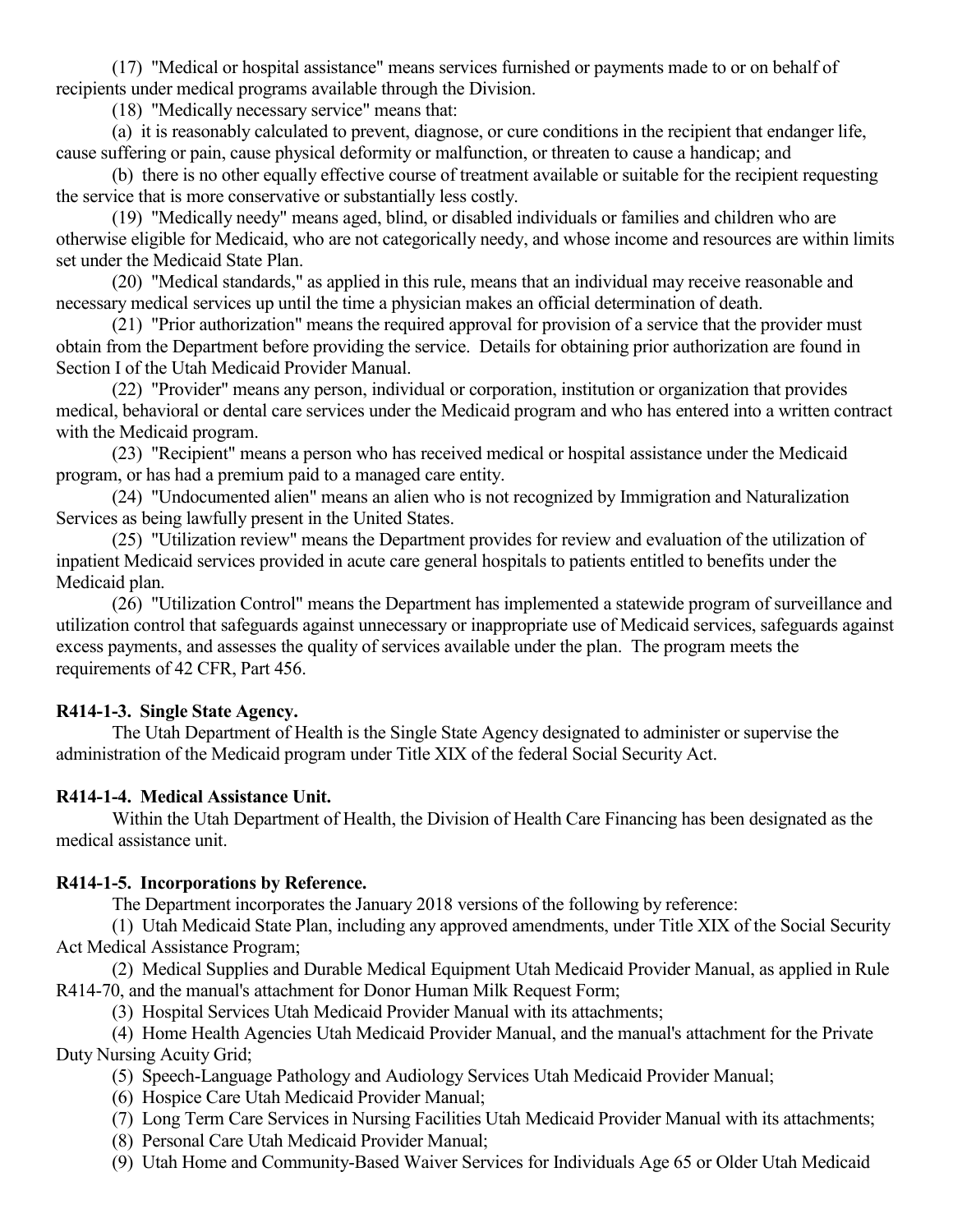Provider Manual;

(10) Utah Home and Community-Based Waiver Services for Individuals with an Acquired Brain Injury Utah Medicaid Provider Manual;

(11) Utah Community Supports Waiver for Individuals with Intellectual Disabilities or Other Related Conditions Utah Medicaid Provider Manual;

(12) Utah Home and Community-Based Services Waiver for Individuals with Physical Disabilities Utah Medicaid Provider Manual;

(13) Utah Home and Community-Based Waiver Services New Choices Waiver Utah Medicaid Provider Manual;

(14) Utah Home and Community-Based Services Waiver for Technology Dependent, Medically Fragile Individuals Utah Medicaid Provider Manual;

(15) Utah Home and Community-Based Waiver Services Medicaid Autism Waiver Utah Medicaid Provider Manual;

- (16) Office of Inspector General Administrative Hearings Procedures Manual;
- (17) Pharmacy Services Utah Medicaid Provider Manual with its attachments;
- (18) Drug Criteria and Limits Policy;
- (19) Coverage and Reimbursement Code Look-up Tool found at

http://health.utah.gov/medicaid/stplan/lookup/CoverageLookup.php;

- (20) CHEC Services Utah Medicaid Provider Manual with its attachments;
- (21) Dental, Oral Maxillofacial, and Orthodontia Services Utah Medicaid Provider Manual;
- (22) General Attachments (All Providers) for the Utah Medicaid Provider Manual;
- (23) Indian Health Utah Medicaid Provider Manual;
- (24) Medical Transportation Utah Medicaid Provider Manual;
- (25) Non-Traditional Medicaid Plan Utah Medicaid Provider Manual with attachment;
- (26) Licensed Nurse Practitioner Utah Medicaid Provider Manual;
- (27) Physical Therapy and Occupational Therapy Services Utah Medicaid Provider Manual, and the manual's attachment for Physical Therapy and Occupational Therapy Decision Tables;
	- (28) Physician Services Utah Medicaid Provider Manual with its attachments;
		- (29) Podiatric Services Utah Medicaid Provider Manual;
		- (30) Primary Care Network Utah Medicaid Provider Manual with its attachments;
		- (31) Rehabilitative Mental Health and Substance Use Disorder Services Utah Medicaid Provider Manual;
		- (32) Rural Health Clinics and Federally Qualified Health Centers Services Utah Medicaid Provider

## Manual;

- (33) School-Based Skills Development Services Utah Medicaid Provider Manual;
- (34) Section I: General Information Utah Medicaid Provider Manual;

(35) Targeted Case Management for Individuals with Serious Mental Illness Utah Medicaid Provider

Manual;

- (36) Targeted Case Management for Early Childhood (Ages 0-4) Utah Medicaid Provider Manual;
- (37) Vision Care Services Utah Medicaid Provider Manual;
- (38) Medically Complex Children's Waiver Utah Medicaid Provider Manual; and

(39) Autism Spectrum Disorder Related Services for EPSDT Eligible Individuals Utah Medicaid Provider Manual.

## **R414-1-6. Services Available.**

(1) Medical or hospital services available under the Medical Assistance Program are generally limited by federal guidelines as set forth under Title XIX of the federal Social Security Act and Title 42 of the Code of Federal Regulations (CFR).

(2) The following services provided in the Utah Medicaid State Plan are available to both the categorically needy and medically needy:

(a) inpatient hospital services, with the exception of those services provided in an institution for mental diseases;

(b) outpatient hospital services and rural health clinic services;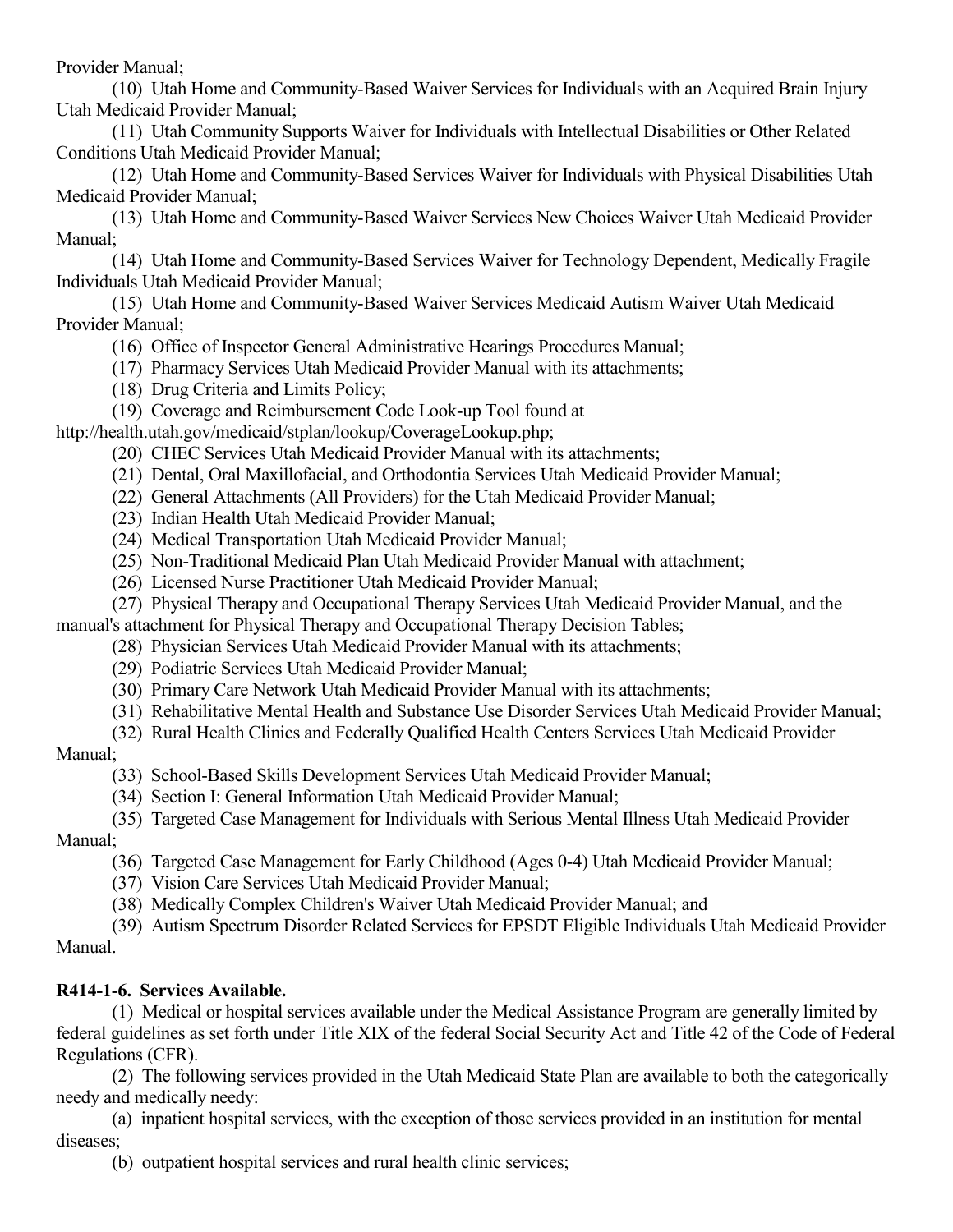(c) other laboratory and x-ray services;

(d) skilled nursing facility services, other than services in an institution for mental diseases, for individuals 21 years of age or older;

(e) early and periodic screening and diagnoses of individuals under 21 years of age, and treatment of conditions found, are provided in accordance with federal requirements;

(f) family planning services and supplies for individuals of child-bearing age;

(g) physician services, whether furnished in the office, the patient's home, a hospital, a skilled nursing facility, or elsewhere;

(h) podiatrist services;

- (i) optometrist services;
- (j) psychologist services;
- (k) interpreter services;
- (l) home health services:
- (i) intermittent or part-time nursing services provided by a home health agency;
- (ii) home health aide services by a home health agency;
- (iii) medical supplies, equipment, and appliances;
- (m) private duty nursing services for children under 21 years of age;
- (n) clinic services;
- (o) dental services;
- (p) physical therapy and related services;

(q) services for individuals with speech, hearing, and language disorders furnished by or under the supervision of a speech pathologist or audiologist;

(r) prescribed drugs, dentures, and prosthetic devices and eyeglasses prescribed by a physician skilled in diseases of the eye or by an optometrist;

(s) other diagnostic, screening, preventive, and rehabilitative services other than those provided elsewhere in the Utah Medicaid State Plan;

- (t) services for individuals 65 years of age or older in institutions for mental diseases:
- (i) inpatient hospital services for individuals 65 years of age or older in institutions for mental diseases;
- (ii) skilled nursing services for individuals 65 years of age or older in institutions for mental diseases; and

(iii) intermediate care facility services for individuals 65 years of age or older in institutions for mental diseases.

(u) intermediate care facility services, other than services in an institution for mental diseases. These services are for individuals determined, in accordance with Subsection 1902(a)(31)(A) of the Social Security Act, to be in need of this care, including those services furnished in a public institution for the mentally retarded or for individuals with related conditions;

(v) inpatient psychiatric facility services for individuals under 22 years of age;

- (w) nurse-midwife services;
- (x) family or pediatric nurse practitioner services;
- (y) physician assistant services;

(z) hospice care in accordance with Subsection 1905(o) of the Social Security Act;

(aa) case management services in accordance with Subsection 1905(a)(19) or Subsection 1915(g) of the Social Security Act;

(bb) extended services to pregnant women, pregnancy-related services, postpartum services for 60 days, and additional services for any other medical conditions that may complicate pregnancy;

(cc) ambulatory prenatal care for pregnant women furnished during a presumptive eligibility period by a qualified provider in accordance with Section 1920 of the Social Security Act; and

(dd) other medical care and other types of remedial care recognized under state law, specified by the Secretary of the United States Department of Health and Human Services, pursuant to 42 CFR 440.60 and 440.170, including:

(i) medical or remedial services provided by licensed practitioners, other than physician services, within the scope of practice as defined by state law;

(ii) transportation services;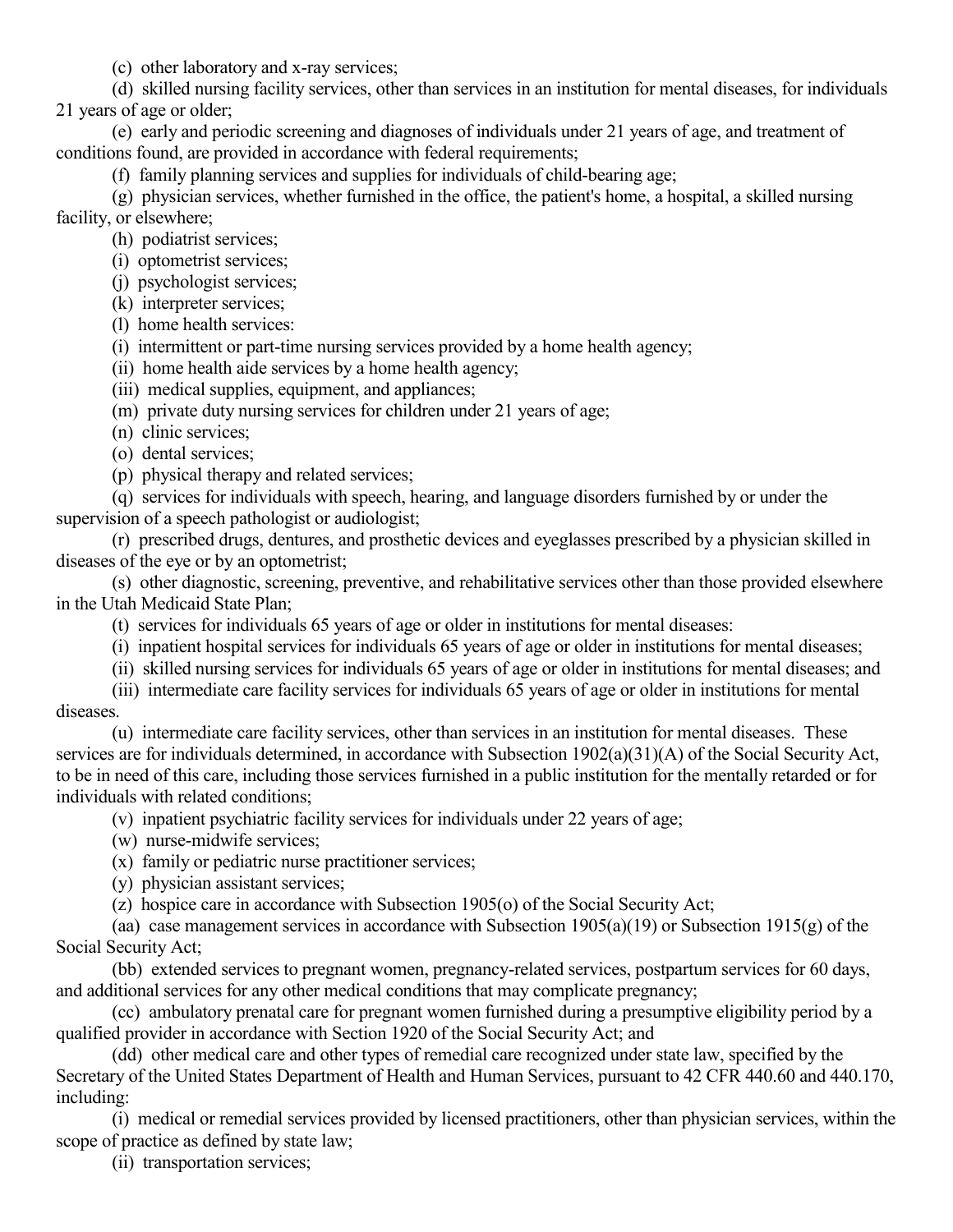- (iii) skilled nursing facility services for patients under 21 years of age;
- (iv) emergency hospital services;

(v) personal care services in the recipient's home, prescribed in a plan of treatment and provided by a qualified person, under the supervision of a registered nurse; and

(ee) other medical care, medical supplies, and medical equipment not otherwise a Medicaid service if the Division determines that it meets both of the following criteria:

- (i) it is medically necessary and more appropriate than any Medicaid-covered service; and
- (ii) it is more cost effective than any Medicaid-covered service.

### **R414-1-7. Aliens.**

Certain qualified aliens described in Title IV of Pub. L. No. 104 193, 110 Stat. 2105, may be eligible for the Medicaid program. All other aliens are prohibited from receiving non-emergency services as described in Section 1903(v) of the Social Security Act.

## **R414-1-8. Statewide Basis.**

The medical assistance program is state-administered and operates on a statewide basis in accordance with 42 CFR 431.50.

### **R414-1-9. Medical Care Advisory Committee.**

There is a Medical Care Advisory Committee that advises the Medicaid agency director on health and medical care services. The committee is established in accordance with 42 CFR 431.12.

### **R414-1-10. Discrimination Prohibited.**

In accordance with Title VI of the Civil Rights Act of 1964 (42 U.S.C. 2000d et seq.), Section 504 of the Rehabilitation Act of 1973 (29 U.S.C. 70b), and the regulations at 45 CFR Parts 80 and 84, the Medicaid agency assures that no individual shall be subjected to discrimination under the plan on the grounds of race, color, gender, national origin, or handicap.

### **R414-1-11. Administrative Hearings.**

The Department has a system of administrative hearings for medical providers and dissatisfied applicants, clients, and recipients that meets all the requirements of 42 CFR, Part 431, Subpart E.

### **R414-1-12. Utilization Review.**

(1) The Department shall conduct hospital utilization reviews as outlined in the Hospital Services Utah Medicaid Provider Manual. The Department shall use the Hospital Services Utah Medicaid Provider Manual in effect at the time the service is rendered.

(2) The Department shall determine medical necessity and appropriateness of inpatient admissions through utilization reviews. Utilization reviews shall use an evidence-based criteria tool determined by the Department through the state's procurement process.

(3) The Department shall seek a contract implemented through a competitive solicitation process in accordance with Title 63G, Chapter 6a, Utah Procurement Code.

(4) The standards in the evidence-based criteria may not apply to services in which a determination has been made to utilize the following criteria:

- (a) criteria customized by the Department;
- (b) criteria excluded as a Medicaid benefit by rule or contract; or
- (c) criteria for organ transplant services as described in Rule R414-10A.

(5) The Department shall approve or deny services based upon administrative rules or its own criteria set forth in the Medicaid provider manuals when the exceptions in Subsection R414-1-12(4) exist.

## **R414-1-13. Provider and Client Agreements.**

(1) To meet the requirements of 42 CFR 431.107, the Department contracts with each provider who furnishes services under the Utah Medicaid Program.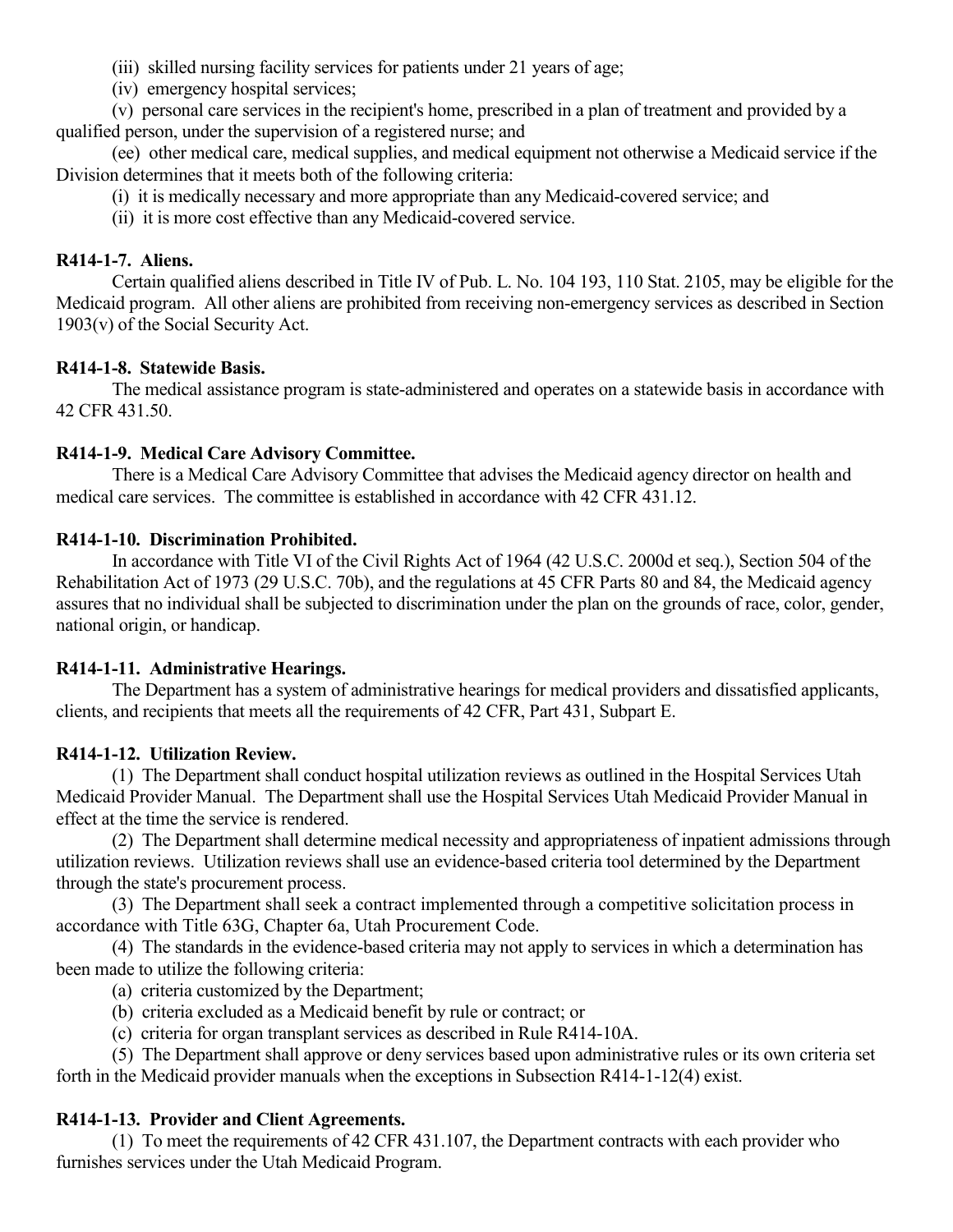(2) By signing a provider agreement with the Department, the provider agrees to follow the terms incorporated into the provider agreements, including policies and procedures, provider manuals, Medicaid Information Bulletins, and provider letters.

(3) By signing an application for Medicaid coverage, the client agrees that the Department's obligation to reimburse for services is governed by contract between the Department and the provider.

### **R414-1-14. Utilization Control.**

(1) In order to control utilization, and in accordance with 42 CFR 440, Subpart B, services, equipment, or supplies not specifically identified by the Department as covered services under the Medicaid program are not a covered benefit. In addition, the Department will also use prior authorization for utilization control. All necessary and appropriate medical record documentation for prior approvals must be submitted with the request. If the provider has not obtained prior authorization for a service as outlined in the Medicaid provider manual, the Department shall deny coverage of the service.

(2) The Department may request records that support provider claims for payment under programs funded through the Department. These requests must be in writing and identify the records to be reviewed. Responses to requests must be returned within 30 days of the date of the request. Responses must include the complete record of all services for which reimbursement is claimed and all supporting services. If there is no response within the 30 day period, the Department will close the record and will evaluate the payment based on the records available.

(3)(a) If the Department pays for a service which is later determined not to be a benefit of the Utah Medicaid program or does not comply with state or federal policies and regulations, the provider shall refund the payment upon written request from the Department.

(b) If services cannot be properly verified or when a provider refuses to provide or grant access to records, the provider shall refund to the Department all funds for services rendered. Otherwise, the Department may deduct an equal amount from future reimbursements.

(c) Unless appealed, the refund must be made to Medicaid within 30 days of written notification. An appeal of this determination must be filed within 30 days of written notification as specified in Rule R410-14.

(d) A provider shall reimburse the Department for all overpayments regardless of the reason for the overpayment.

(e) Provider appeals of action for recovery or withholding of money initiated by the Office of Inspector General of Medicaid Services (OIG) shall be governed by the OIG Administrative Hearings Procedures Manual incorporated by reference in Section R414-1-5.

### **R414-1-15. Medicaid Fraud.**

The Department has established and will maintain methods, criteria, and procedures that meet all requirements of 42 CFR 455.13 through 455.21 for prevention and control of program fraud and abuse.

## **R414-1-16. Confidentiality.**

State statute, Title 63G, Chapter 2, and Section 26-1-17.5, impose legal sanctions and provide safeguards that restrict the use or disclosure of information concerning applicants, clients, and recipients to purposes directly connected with the administration of the plan.

All other requirements of 42 CFR Part 431, Subpart F are met.

## **R414-1-17. Eligibility Determinations.**

Determinations of eligibility for Medicaid under the plan are made by the Division of Health Care Financing, the Utah Department of Workforce Services, and the Utah Department of Human Services. There is a written agreement among the Utah Department of Health, the Utah Department of Workforce Services, and the Utah Department of Human Services. The agreement defines the relationships and respective responsibilities of the agencies.

### **R414-1-18. Professional Standards Review Organization.**

All other provisions of the State Plan shall be administered by the Medicaid agency or its agents according to written contract, except for those functions for which final authority has been granted to a Professional Standards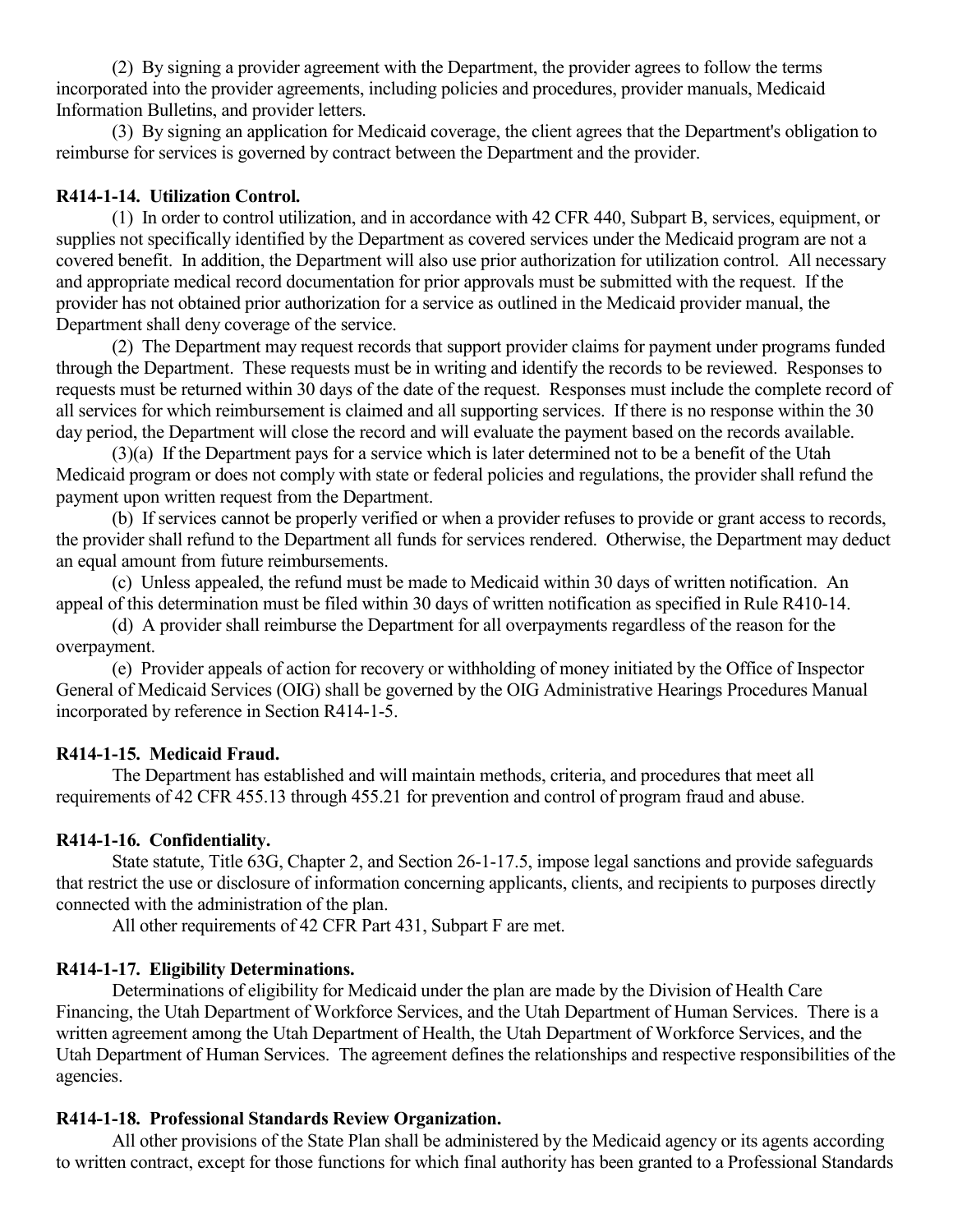Review Organization under Title XI of the Act.

### **R414-1-19. Timeliness in Eligibility Determinations.**

The Medicaid agency shall adhere to all timeliness requirements of 42 CFR 435.911, for processing applications, determining eligibility, and approving Medicaid requests. If these requirements are not completed within the defined time limits, clients may notify the Division of Health Care Financing at 288 North, 1460 West, Salt Lake City, UT 84114-2906.

### **R414-1-20. Residency.**

Medicaid is furnished to eligible individuals who are residents of the State under 42 CFR 435.403.

## **R414-1-21. Out-of-state Services.**

Medicaid services shall be made available to eligible residents of the state who are temporarily in another state. Reimbursement for out-of-state services shall be provided in accordance with 42 CFR 431.52.

## **R414-1-22. Retroactive Coverage.**

Individuals are entitled to Medicaid services under the plan during the 90 days preceding the month of application if they were, or would have been, eligible at that time.

## **R414-1-23. Freedom of Choice of Provider.**

Unless an exception under 42 CFR 431.55 applies, any individual eligible under the plan may obtain Medicaid services from any institution, pharmacy, person, or organization that is qualified to perform the services and has entered into a Medicaid provider contract, including an organization that provides these services or arranges for their availability on a prepayment basis.

## **R414-1-24. Availability of Program Manuals and Policy Issuances.**

In accordance with 42 CFR 431.18, the state office, local offices, and all district offices of the Department maintain program manuals and other policy issuances that affect recipients, providers, and the public. These offices also maintain the Medicaid agency's rules governing eligibility, need, amount of assistance, recipient rights and responsibilities, and services. These manuals, policy issuances, and rules are available for examination and, upon request, are available to individuals for review, study, or reproduction.

## **R414-1-25. Billing Codes.**

In submitting claims to the Department, every provider shall use billing codes compliant with Health Insurance Portability and Accountability Act of 1996 (HIPAA) requirements as found in 45 CFR Part 162.

## **R414-1-26. General Rule Format.**

The following format is used generally throughout the rules of the Division. Section headings as indicated and the following general definitions are for guidance only. The section headings are not part of the rule content itself. In certain instances, this format may not be appropriate and will not be implemented due to the nature of the subject matter of a specific rule.

(1) Introduction and Authority. A concise statement as to what Medicaid service is covered by the rule, and a listing of specific federal statutes and regulations and state statutes that authorize or require the rule.

(2) Definitions. Definitions that have special meaning to the particular rule.

(3) Client Eligibility. Categories of Medicaid clients eligible for the service covered by the rule: Categorically Needy or Medically Needy or both. Conditions precedent to the client's obtaining coverage such as age limitations or otherwise.

(4) Program Access Requirements. Conditions precedent external to the client's obtaining service, such as type of certification needed from attending physician, whether available only in an inpatient setting or otherwise.

(5) Service Coverage. Detail of specific services available under the rule, including limitations, such as number of procedures in a given period of time or otherwise.

(6) Prior Authorization. As necessary, a description of the procedures for obtaining prior authorization for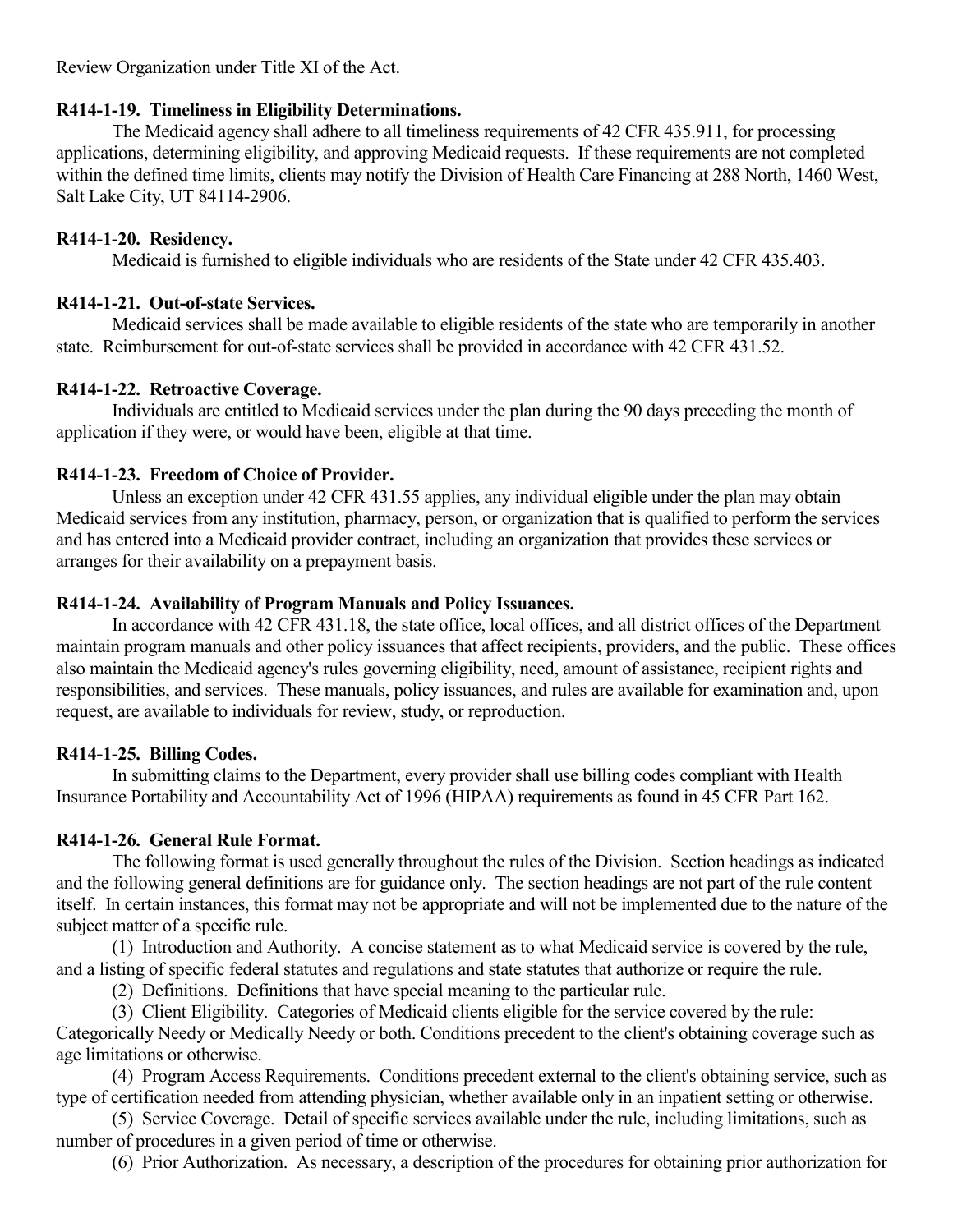services available under the particular rule. However, prior authorization must not be used as a substitute for regulatory practice that should be in rule.

(7) Other Sections. As necessary under the particular rule, additional sections may be indicated. Other sections include regulatory language that does not fit into sections (1) through (5).

## **R414-1-27. Determination of Death.**

(1) In accordance with the provisions of Section 26-34-2, the fiduciary responsibility for medically necessary care on behalf of the client ceases upon the determination of death.

(2) Reimbursement for the determination of death by acceptable medical standards must be in accordance with Medicaid coverage and billing policies that are in place on the date the physician renders services.

## **R414-1-28. Provider-Preventable Conditions.**

(1) In accordance with 42 CFR 447.26, October 1, 2011 ed., which is incorporated by reference, Medicaid will not reimburse providers or contractors for provider-preventable conditions as noted therein. Please see Utah Medicaid State Plan Attachments 4.19-A and 4.19-B for detail.

(2) Medicaid providers who treat Medicaid eligible patients must report all provider-preventable conditions whether or not reimbursement for the services is sought. Medicaid providers shall meet this requirement by complying with existing state reporting requirements (rules and legislation) of these events that include:

- (a) Rule R380-200;
- (b) Rule R380-210;
- (c) Rule R386-705;
- (d) Rule R428-10; and
- (e) Section 26-6-31.

(3) Utilizing the reporting mechanism from one of the rules noted above shall not impact confidentiality and privacy protections for reporting entities as noted in Title 26, Chapter 25, Confidential Information Release.

## **R414-1-29. Medicaid Policy for Reconstructive and Cosmetic Procedures.**

(1) Reconstructive or restorative services are medically necessary; and

(a) performed on abnormal structures of the body to improve and restore bodily function; or

(b) performed to correct deformity resulting from disease, trauma, congenital anomaly, or previous therapeutic intervention.

- (2) Medicaid does not cover cosmetic procedures performed with the primary intent to improve appearance, nor does it cover non-medically necessary procedures performed in the same episode as a covered procedure.
	- (3) Coverage for reconstructive breast procedures related to cancer includes:
	- (a) reconstruction of the breast on which the procedure is performed; and

(b) reconstruction of the breast on which the procedure is not performed to produce a symmetrical appearance and prostheses.

(4) Medicaid limits reconstructive breast surgeries to initial occurrences that may include multi-step procedures.

(5) Medicaid does not cover repeat reconstructive breast procedures.

## **R414-1-30. Face-to-Face Requirements for Home Health Services.**

(1) Orders for home health services and certain durable medical equipment (DME) must be in accordance with 42 CFR 440.70.

(2) DME that requires face-to-face shall be the same as DME items required by Medicare.

(3) No home health agency or DME supplier may report services for reimbursement until they meet the face-to-face requirement.

## **R414-1-31. Withholding of Payments.**

(1) In addition to other remedies allowed by law and unless specified otherwise, the Department may withhold payments to a provider or contractor if: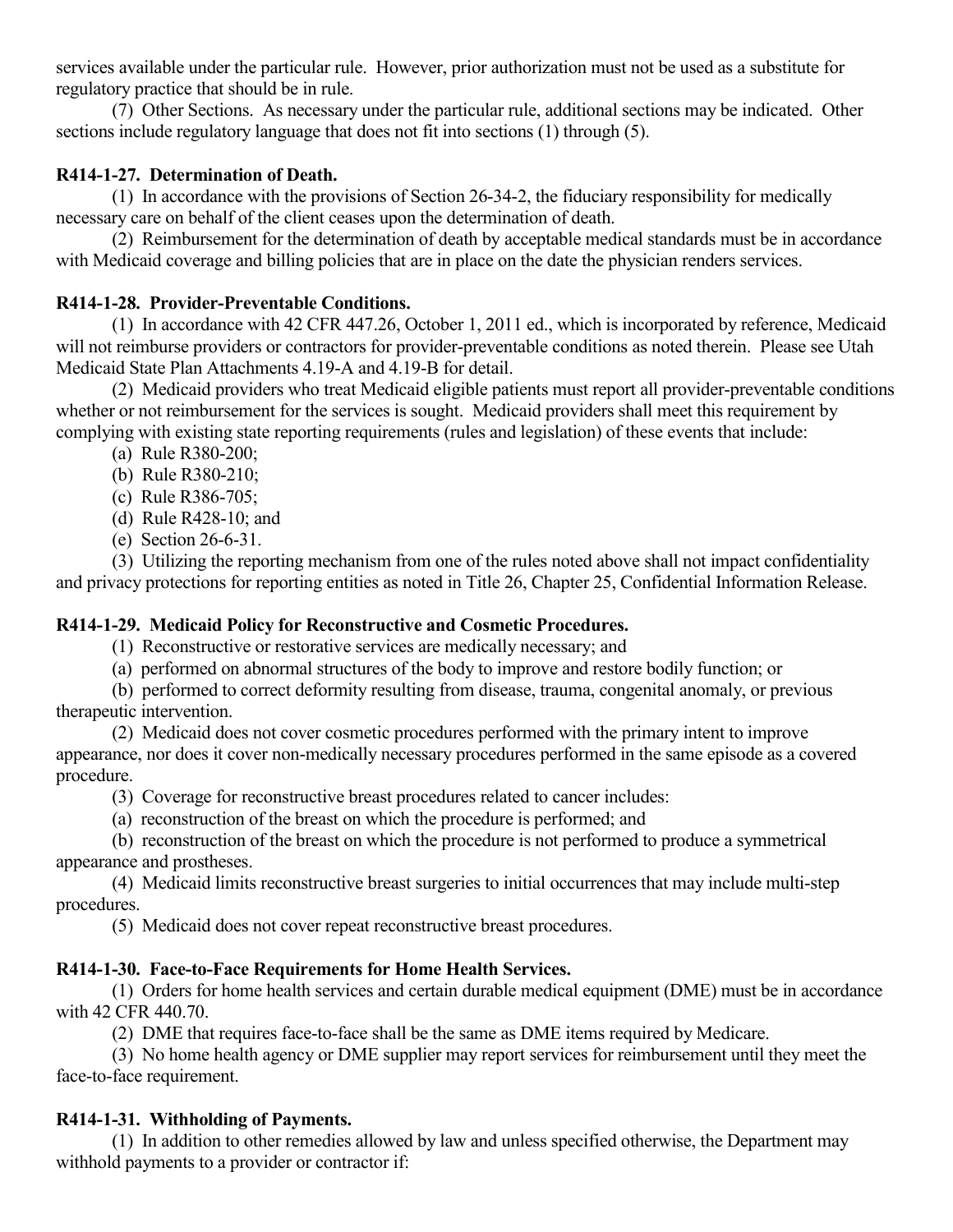(a) the provider or contractor fails to provide the requested information within 30 calendar days from the date of a written request for information;

(b) the provider or contractor has an outstanding balance owing the Department for any reason; or

(c) the provider or contractor receives more than \$5,000,000 in reimbursement annually from the Department and fails to comply with Section 6032 of the Deficit Reduction Act. The Department or the Utah Office of the Inspector General may determine a provider to be noncompliant if the provider cannot submit, upon request:

(i) an attestation of compliance with Section 6032 of the Deficit Reduction Act;

(ii) the provider's policies and procedures for detecting and preventing fraud, waste, and abuse; and

(iii) an employee handbook containing a specific discussion of the rights of employees to be protected as whistleblowers and the provider's policies and procedures for detecting and preventing fraud, waste, and abuse.

(2) The Department shall provide written notice before withholding payments.

(3) When the Department rescinds withholding of payments to a provider or contractor, it will, without notice, resume payments according to the regular claims payment cycle.

### **KEY: Medicaid**

**Date of Last Change: November 15, 2021 Notice of Continuation: February 15, 2017 Authorizing, and Implemented or Interpreted Law: 26-1-5; 26-18-3; 26-34-2**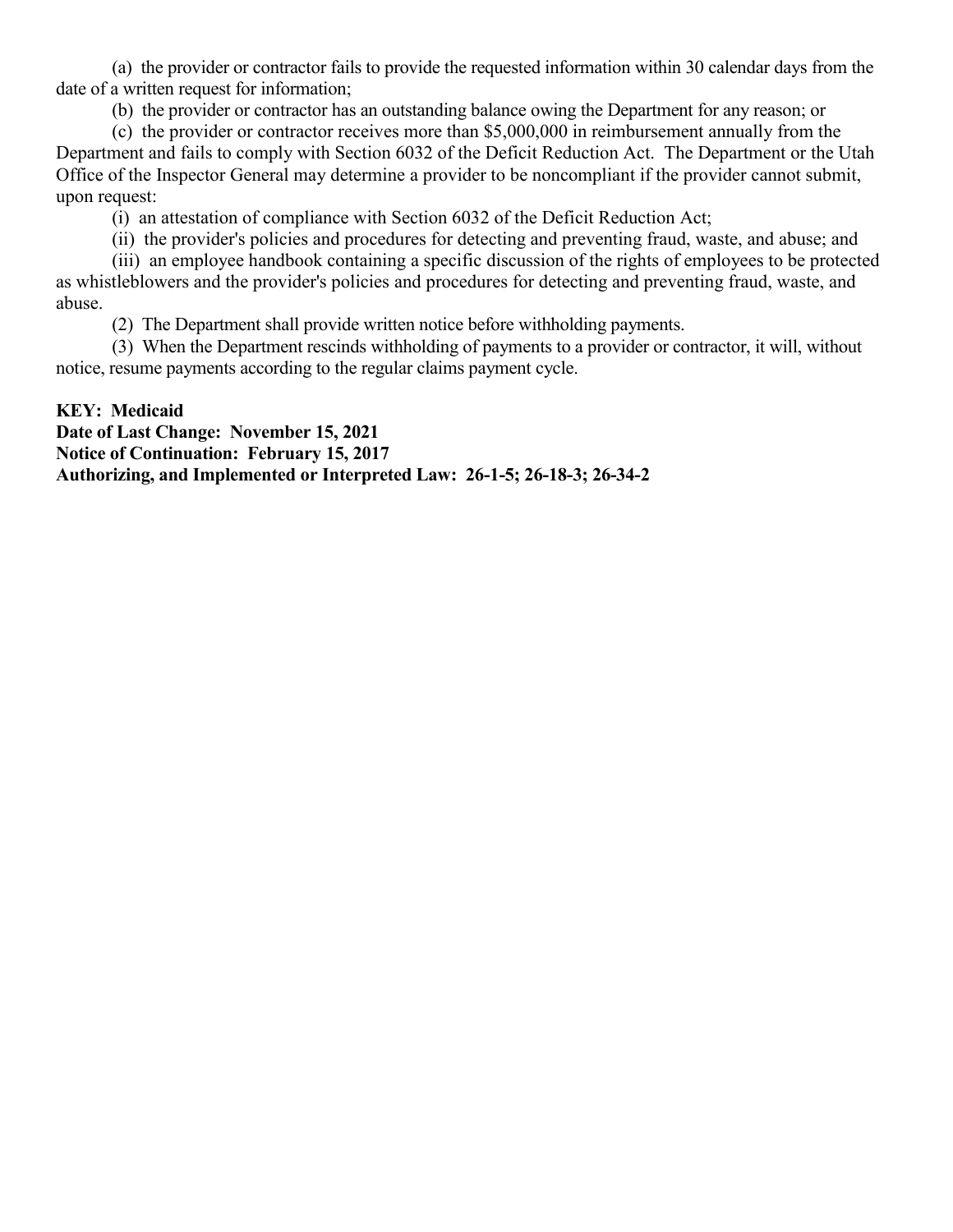#### **State of Utah Administrative Rule Analysis** Revised November 2021

| <b>FIVE-YEAR NOTICE OF REVIEW AND</b><br><b>STATEMENT OF CONTINUATION</b> |                               |                                           |                                                                                |                              |  |
|---------------------------------------------------------------------------|-------------------------------|-------------------------------------------|--------------------------------------------------------------------------------|------------------------------|--|
| Title No. - Rule No.                                                      |                               |                                           |                                                                                |                              |  |
| Utah Admin. Code Ref (R no.):                                             |                               | <b>R414-10A</b>                           |                                                                                | Filing ID: (Office Use Only) |  |
| <b>Effective Date:</b>                                                    |                               | <b>Office Use Only</b>                    |                                                                                |                              |  |
| <b>Agency Information</b>                                                 |                               |                                           |                                                                                |                              |  |
| 1. Department:                                                            |                               | Department of Health                      |                                                                                |                              |  |
| Agency:                                                                   |                               | Division of Medicaid and Health Financing |                                                                                |                              |  |
| Room no.:                                                                 |                               |                                           |                                                                                |                              |  |
| <b>Building:</b>                                                          |                               | Cannon Health Building                    |                                                                                |                              |  |
| <b>Street address:</b>                                                    |                               | 288 North 1460 West                       |                                                                                |                              |  |
| City, state and zip:                                                      |                               | Salt Lake City, UT 84114-3101             |                                                                                |                              |  |
| <b>Mailing address:</b>                                                   | PO Box 143101                 |                                           |                                                                                |                              |  |
| City, state and zip:                                                      | Salt Lake City, UT 84114-3101 |                                           |                                                                                |                              |  |
| Contact person(s):                                                        |                               |                                           |                                                                                |                              |  |
| Name:                                                                     |                               | Phone:                                    | Email:                                                                         |                              |  |
| Craig Devashrayee                                                         |                               | 801-538-6641                              | cdevashrayee@utah.gov                                                          |                              |  |
|                                                                           |                               |                                           | Dlease address questions regarding information on this paties to the equipment |                              |  |

Please address questions regarding information on this notice to the agency.

#### **General Information**

#### **2. Rule catchline:**

Transplant Services Standards

**3. A concise explanation of the particular statutory provisions under which the rule is enacted and how these provisions authorize or require this rule:**

Section 26-18-3 requires the Department to implement Medicaid policy through administrative rules, which allow the Department to administer the Medicaid program. Additionally, Section 26-1-5 allows the Department to adopt rules that provide access to Medicaid services, and 42 CFR 482.68 sets forth special requirements for transplant programs.

**4. A summary of written comments received during and since the last five-year review of this rule from interested persons supporting or opposing this rule:**

The Department did not receive any written comments regarding this rule.

**5. A reasoned justification for continuation of this rule, including reasons why the agency disagrees with comments in opposition to this rule, if any:**

The Department will continue this rule because it defines important terms and provisions, sets forth eligibility and access requirements, specifies service coverage and prior authorization, clarifies covered and non-covered services for stem cell transplantation, and lists criteria for requests of non-covered services.

| <b>Agency Authorization Information</b>                                                                                      |                                                                                  |                               |            |  |  |  |
|------------------------------------------------------------------------------------------------------------------------------|----------------------------------------------------------------------------------|-------------------------------|------------|--|--|--|
| To the agency: Information requested on this form is required by Section 63G-3-305. Incomplete forms will be returned to the |                                                                                  |                               |            |  |  |  |
|                                                                                                                              | agency for completion, possibly delaying publication in the Utah State Bulletin. |                               |            |  |  |  |
| Agency head or<br>designee, and title:                                                                                       | <b>Nate Checketts</b>                                                            | Date<br>$\vert$ (mm/dd/yyyy): | 12/12/2021 |  |  |  |
| _ _ .                                                                                                                        |                                                                                  |                               |            |  |  |  |

**Reminder:** Text changes cannot be made with this type of rule filing. To change any text, please file an amendment or nonsubstantive change.

### **R414. Health, Health Care Financing, Coverage and Reimbursement Policy.**

### **R414-10A. Transplant Services Standards.**

### **R414-10A-1. Introduction and Authority.**

(1) This rule establishes standards and requirements for tissue and organ transplantation services for the State of Utah Medicaid Program.

(2) Title XIX of the Social Security Act allows coverage of transplantation services when there is no discrimination in the availability of services and high quality care is available to all eligible individuals.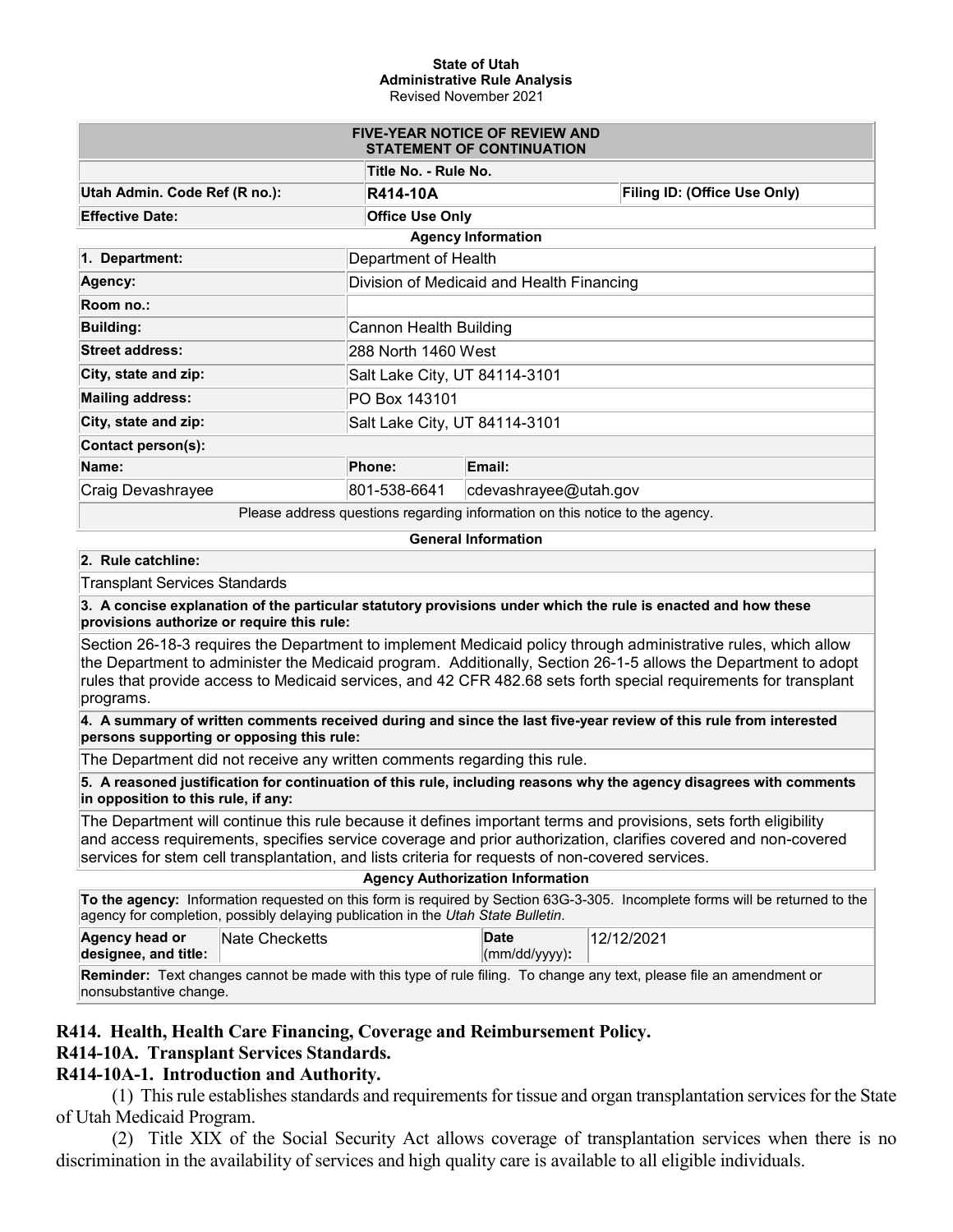(3) Section 26-18-2.3 grants the Department of Health discretion to fund transplantation services.

### **R414-10A-2. Definitions.**

For purposes of Rule R414-10A:

(1) "Abstinence" means the documented non-use of any abusable substance by the patient.

(2) "Abusable substance" means any substance which is not appropriately prescribed and taken under the direction of a physician or is not medically indicated. This includes, but is not limited to, over-the-counter medicines, prescription medicines, alcohol, tobacco (including nicotine-bearing vapor products), cannabis, benzodiazepines, narcotics, methadone, cocaine, amphetamines, opiates, tricyclic antidepressants, barbiturates, and street drugs.

(3) "Active infection" means current presumptive evidence of invasion of tissue or body fluids by bacteria, viruses, fungi, rickettsiae, or parasites which is not demonstrated to be effectively controlled by the host, antibiotic or antimicrobial agents.

(4) "Active substance use" means the current use (within the most recent six months) of any abusable substance or substances that can adversely impact treatment outcomes or treatment plan adherence. This may include the personal admission of substance use with a positive drug screen.

(5) "Allogenic" means having a different genetic constitution but belonging to the same species.

(6) "Autologous" means the products or components of the same individual person.

(7) "Department" means the Utah Department of Health.

(8) "Drug screen" means testing to identify the presence of one or more drugs or substances as stated in Subsection R414-10A-2(2), which can adversely impact treatment outcomes or treatment plan adherence.

(9) "Emergency transplantation" means any transplantation which for reasons of medical necessity requires that a transplant be performed less than five days after determination of the need for the procedure.

(10) "Hematopoietic stem cell transplantation and bone marrow transplantation" means transplantation of cells from the bone marrow stem cells, peripheral blood stem cells, or cord blood stem cells to supplant the patient's bone marrow.

(11) "Intestine transplantation" means transplantation of the small bowel or both the small bowel and colon.

(12) "Medical necessity", for purposes of this rule, means a patient's medical condition that meets all the requirements and none of the contraindications for the type of transplantation requested.

(13) "Multi-organ transplantations" means, except for corneas, the transplantation of more than one tissue or organ during the same operative procedure.

(14) "Medicare-approved transplant center" means a center that meets Medicare's conditions of participation for transplant hospitals or, for purposes of this rule, is an approved National Marrow Donor Program (NMDP) bone marrow transplant center.

(15) "Patient" means an individual eligible to receive covered Medicaid services from an enrolled Medicaid provider and is receiving covered professional services provided or directed by a licensed practitioner of the healing arts enrolled as a Medicaid provider.

(16) "Remission" means the lack of any evidence of the cancer on physical examination and hematological evaluation, including normocellular bone marrow with less than five percent blast cells, and peripheral blood counts within normal values, except for patients who are receiving maintenance chemotherapy.

(17) "Services" means the type of medical assistance specified in Subsections  $1905(a)(1)$  through (24) of the Social Security Act and interpreted in 42 CFR 440, Subpart A.

(18) "Substance use treatment program" means a treatment program developed and conducted by an inpatient or outpatient facility that, at a minimum, meets the standards of organization and staff of a chemical dependency and substance use disorder specialty facility specified in Section R432-101-4 and Rule R501-21.

(19) "Transplantation" means the transfer of a human organ or tissue from one person to another or from one site to another in the same individual, excluding skin, tendon, and bone.

## **R414-10A-3. Patient Eligibility Requirements for Coverage of Transplantation Services.**

Transplantation services are available to categorically eligible and medically needy individuals who are Title XIX eligible and meet the requirements in this rule at the time the transplantation service is provided.

## **R414-10A-4. Program Access Requirements.**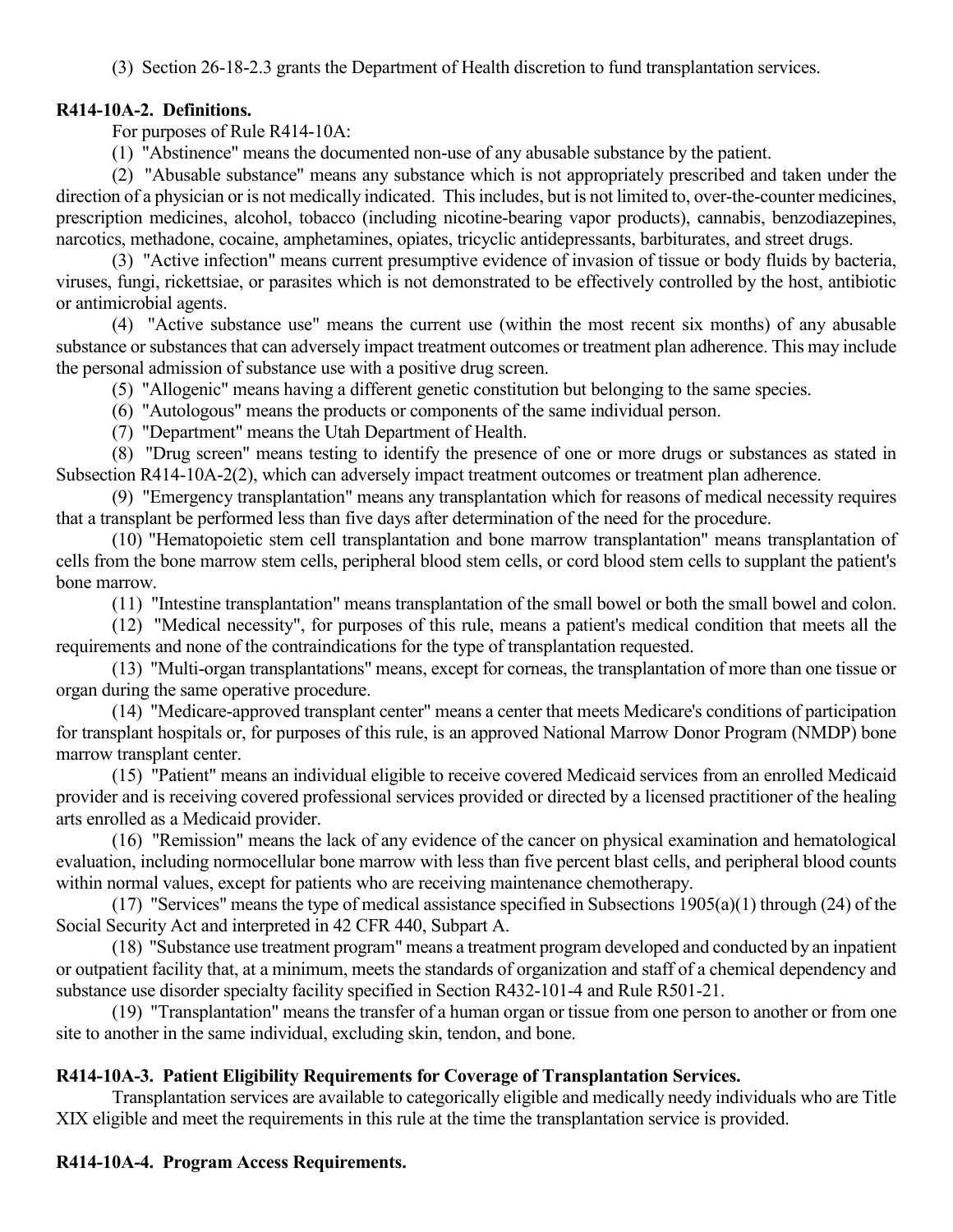(1) Transplantation services may be provided only for eligible patients who meet the requirements in this rule and only for services covered under the Utah Medicaid program.

(2) Transplantation services may be provided only in a Medicare-approved transplant center.

(3) Transplantation services may be provided out-of-state in a Medicare-approved facility only when the service is not available in an approved facility in the state of Utah.

(4) All Utah transplant requirements and policies are applicable to in-state and out-of-state transplant services and facilities.

## **R414-10A-5. Service Coverage.**

(1) Transplantation services are covered by the Utah Medicaid program only when requirements in this rule are met.

(2) Multi-organ transplantation services may be provided only when the requirements for each individual transplant are met.

(3) Repeat transplantations of the same tissues or organs may be covered only under Departmental review and approval based on requirements in this rule.

- (4) The following transplants are covered when requirements in this rule are met:
- (a) Cornea, heart, lung, kidney, liver, pancreas, intestine, bone marrow, hematopoietic stem cell.

(b) Some combinations of the above may also qualify.

(5) Emergency transplantations may be covered if all requirements are met.

## **R414-10A-6. Prior Authorization.**

(1) Prior authorization (PA) may be required for any transplantation service.

(a) To determine if PA is required, refer to the Utah Medicaid Coverage and Reimbursement Code Lookup tool.

(2) The Department's evidence-based criteria may be used, when available, as part of the PA process.

(3) If PA is required, the request must include documentation that the patient meets the organ specific requirements in this rule.

(4) The PA request for transplantation services must include:

- (a) A description of condition needing transplantation;
- (b) Transplantation treatment alternatives utilized previous to the transplant request;

(c) Transplantation treatment alternatives considered and discarded, including rationale for discarding;

(d) A comprehensive examination, evaluation and recommendation completed by a Board-Certified or Board-Eligible specialist and medical and surgical specialists in the field directly related to the patient's condition, which demonstrates the need for a transplant. The patient must also demonstrate the ability to tolerate the proposed transplant and subsequent treatment regimen;

(e) A comprehensive psycho-social evaluation of the patient that includes:

i. motivation for transplant;

ii. willingness and ability to follow a long-term treatment and follow-up regimen; and

iii. history of active substance use.

(f) If the patient is less than 18 years of age, a comprehensive psycho-social evaluation of the patient's parent or guardian that includes:

i. motivation for transplant;

ii. willingness and ability to follow a long-term treatment and follow-up regimen; and

iii. history of active substance use.

(g) A comprehensive psychiatric evaluation, if the patient has a history of mental illness.

(h) Documentation of a successfully completed treatment program or abstinence, if the patient has a history of substance use.

(i) Treatment program success and abstinence are supported by negative drug screens for a minimum of six months, with two negative drug screens in the most recent three months. The timing of the drug screens is in relation to the PA request date.

(j) If the history of substance use involves drugs other than those listed in this rule under Section R414-10A-2, then the drug screens must include the other substance upon drug testing availability.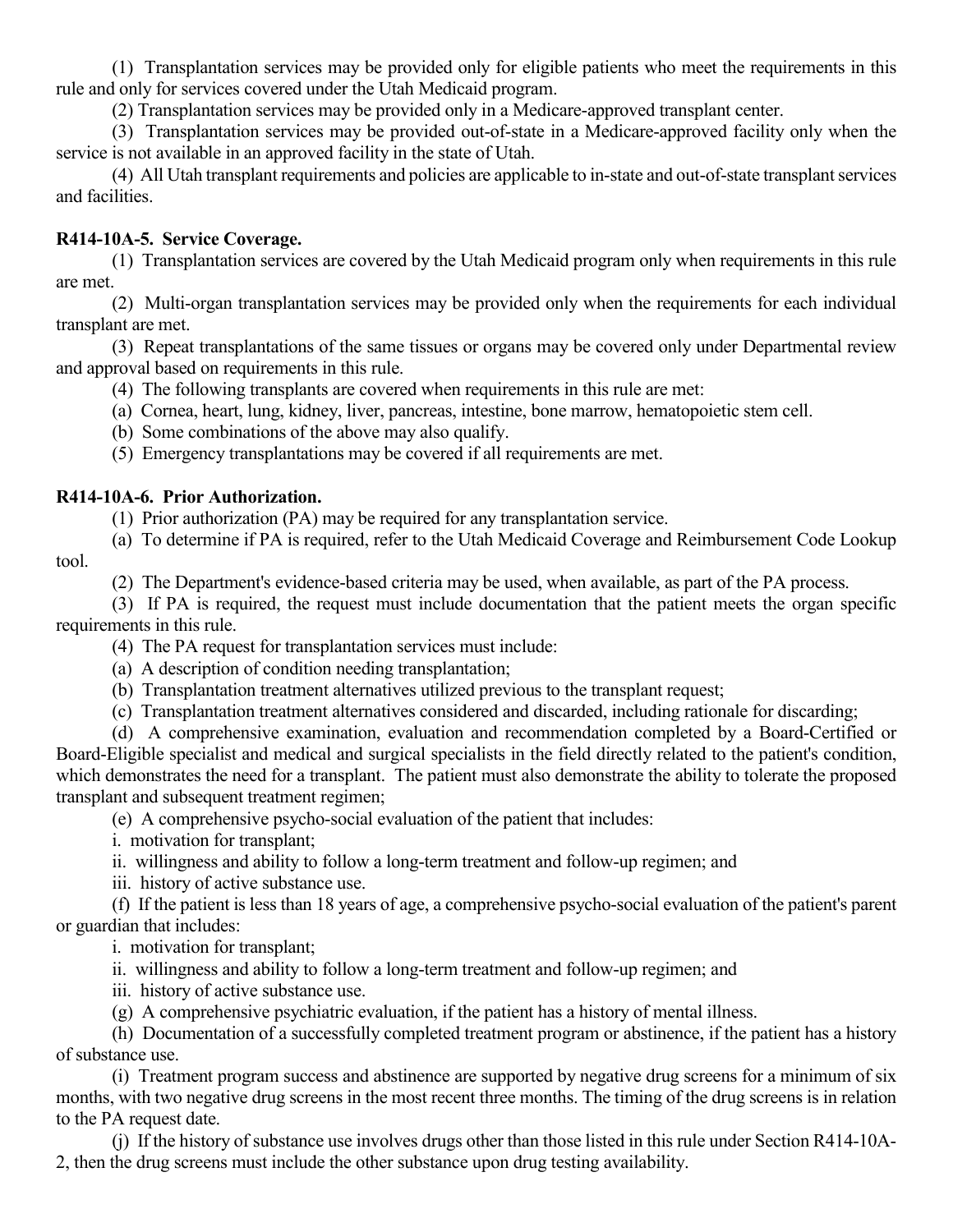(k) The patient may not be an active substance user as defined under Section R414-10A-2.

(l) Comprehensive infectious disease evaluation for a patient with a recent or current suspected infectious episode.

(m) All applicable hospital and clinic records.

(n) Completed cancer screening tests.

(o) All relevant laboratory and imaging studies.

(p) Documentation that the patient meets the eligibility and selection criteria for the transplant facility where the transplant will be performed.

(q) Any other documentation requested by PA or the Department's physician consultants.

(5) If incomplete documentation is received by the Department, the patient's case is pended until the requested documentation has been received.

(6) If a transplant requiring PA is performed without PA, reimbursement may be denied for all services related to the transplant up to the outlier threshold days for the specific type of transplant.

(7) Refer to the Section I: General Information Provider Manual for retroactive authorization for emergency transplant services.

### **R414-10A-7. Solid Organ Transplantation, Covered Services and Requirements.**

(1) The following solid organ transplant services are covered. Minimum requirements for specific transplant services are shown. As required by 42 CFR 482, Subpart E, each transplant center must also have written selection criteria.

(2) All patients must be free of active infection. Liver transplants are excepted as noted.

(3) Liver.

(a) The patient must:

(i) have progressive, irreversible liver disease requiring transplant;

(ii) be free from active infection outside the hepatobiliary system;

(iii) not have acute, severe hemodynamic compromise at the time of transplantation if this compromises nonhepatic end-organs;

(iv) be free from significant pulmonary disease;

(v) be free from any significant cardiovascular disease; and

(vi) not have stage IV hepatic coma.

(4) Cornea.

(a) The patient must be free of other associated disease that may preclude visual improvement with transplant.

(5) Cardiac.

(a) The patient must:

(i) have irreversible and progressive cardiac disease with a life expectancy of one year or less without transplant or progressive pulmonary hypertension without other treatment options; and

(ii) be free from significant pulmonary disease, except pulmonary hypertension.

(6) Intestine.

(a) The patient must:

(i) have short bowel syndrome or irreversible and progressive small bowel disease requiring daily hyperalimentation without reasonable alternatives;

(ii) be free from significant pulmonary disease; and

(iii) be free from significant cardiovascular disease.

(7) Kidney.

(a) The patient must:

(i) have irreversible, progressive end-stage renal disease;

(ii) not have acute, severe hemodynamic compromise at the time of transplantation if this compromises nonrenal end-organs;

(iii) be free from significant pulmonary disease; and

(iv) be free from any significant cardiovascular disease.

(8) Lung.

(a) The patient must: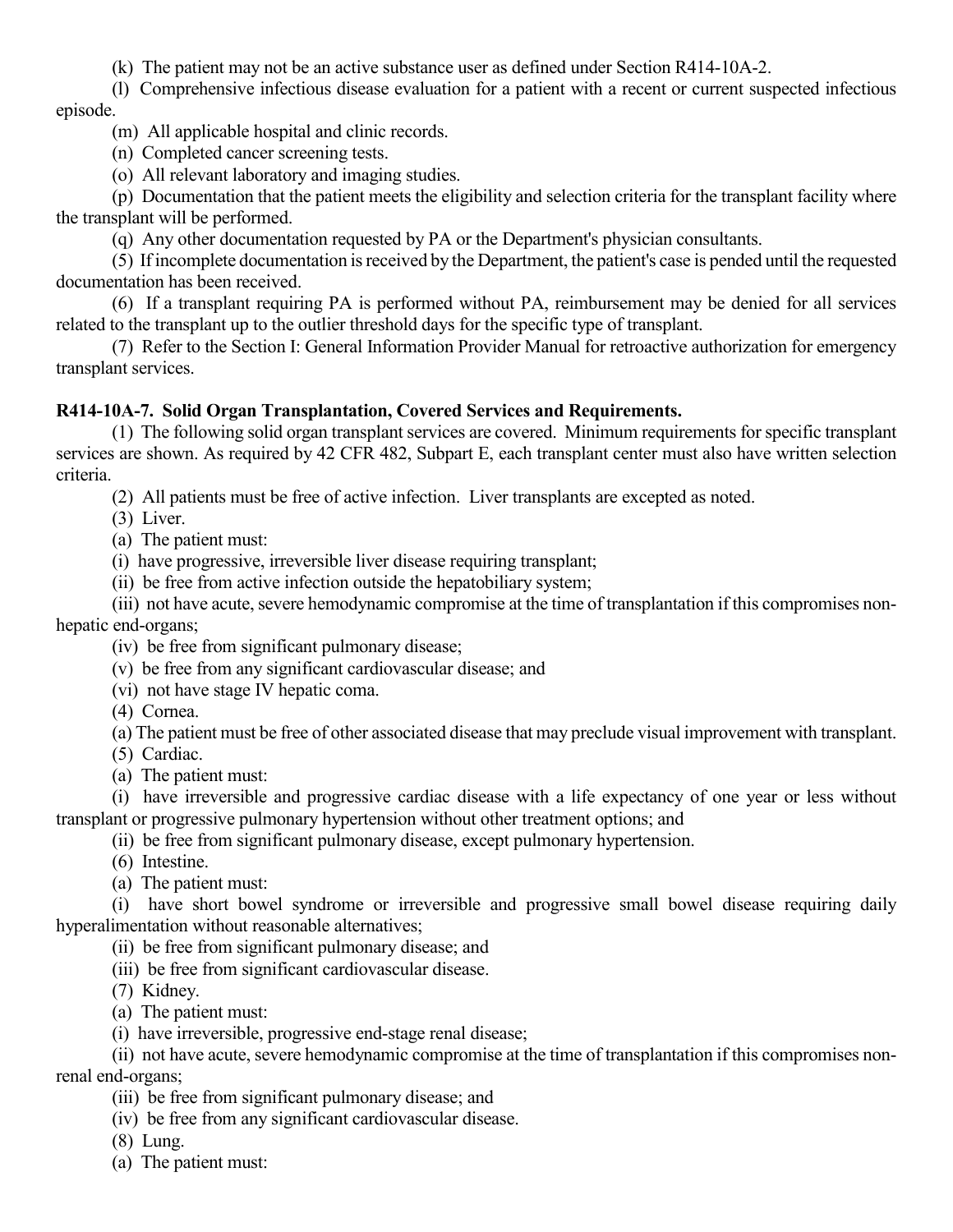(i) not have acute, severe hemodynamic compromise at the time of the transplantation if this compromises non-pulmonary end-organs;

(ii) be free from significant cardiovascular disease; and

- (iii) demonstrate abstinence from tobacco use within the last 6 months.
- (9) Pancreas.
- (a) The patient must:
- (i) have type I diabetes mellitus;

(ii) not have acute, severe hemodynamic compromise at the time of the transplantation if this compromises end-organs;

(iii) not have active peptic ulcer disease;

- (iv) be free from significant cardiovascular disease; and
- (v) be free from significant pulmonary disease.
- (10) Multi-organ transplants.

(a) Kidney/pancreas, liver/kidney, cardiac/lung, intestine/liver, and other multi-organ transplants may be considered;

(i) each case is reviewed individually as to medical necessity and appropriateness; and

(ii) complete documentation, including justification and outcomes, must be provided.

### **R414-10A-8. Solid Organ Transplantation, Non-Covered Services.**

(1) Transplants requiring prior authorization performed without prior authorization. (Refer to the Section I: General Information Provider Manual for request for retroactive authorization for emergency transplant services.)

(2) Transplant for patients who did not qualify for Medicaid benefits at the time of transplantation. (Retroactive Medicaid qualification may be an exception.)

- (3) Transplants which are experimental or investigational in nature.
- (4) Transplant of beta cells or other pancreas cells not part of a pancreatic organ transplantation.
- (5) Transplant of cells or tissues into the coronary arteries, myocardium, central nervous system, or spinal

cord.

- (6) "Bridge-to-transplant" devices for heart transplant:
- (a) Temporary or implanted ventricular assist devices with the exception of intra-aortic balloon assist devices;
- (b) Temporary or implanted biventricular assist devices; or
- (c) Temporary or implanted mechanical heart.
- (7) Transplants to patients with:

(a) Malignant neoplasm with a high risk for reoccurrence and non-curable malignancy (excluding localized skin cancer).

(b) Chronic illness with one year or less life expectancy.

(c) Limited, irreversible rehabilitation potential.

(8) All other conditions not specifically listed as covered in the rule.

### **R414-10A-9. Hematopoietic Stem Cell Transplantation (HSCT), Covered Services and Requirements.**

(1) Allogeneic and syngeneic hematopoietic stem cell transplantation may be approved only when the patient has a suitable HLA-matched donor and one of the covered conditions is present.

(a) A search of related family members, unrelated persons, or both to find a suitable donor is a covered service.

(2) Patient must have adequate marrow and lack of marrow involvement of primary malignancy if autologous transplant.

(3) Patient must be free from any active infection.

- (4) Allogeneic Hematopoietic Stem Cell Transplantation (ASCT) is covered for:
- (a) Leukemia, leukemia in remission, or aplastic anemia; or

(b) Severe Combined Immunodeficiency Disease (SCID) and for the treatment of Wiskott-Aldrich syndrome.

- (5) Autologous Hematopoietic Stem Cell Transplantation (AuSCT) is covered for:
- (a) Acute leukemia in remission with a high probability of relapse and has no Human Leucocyte Antigens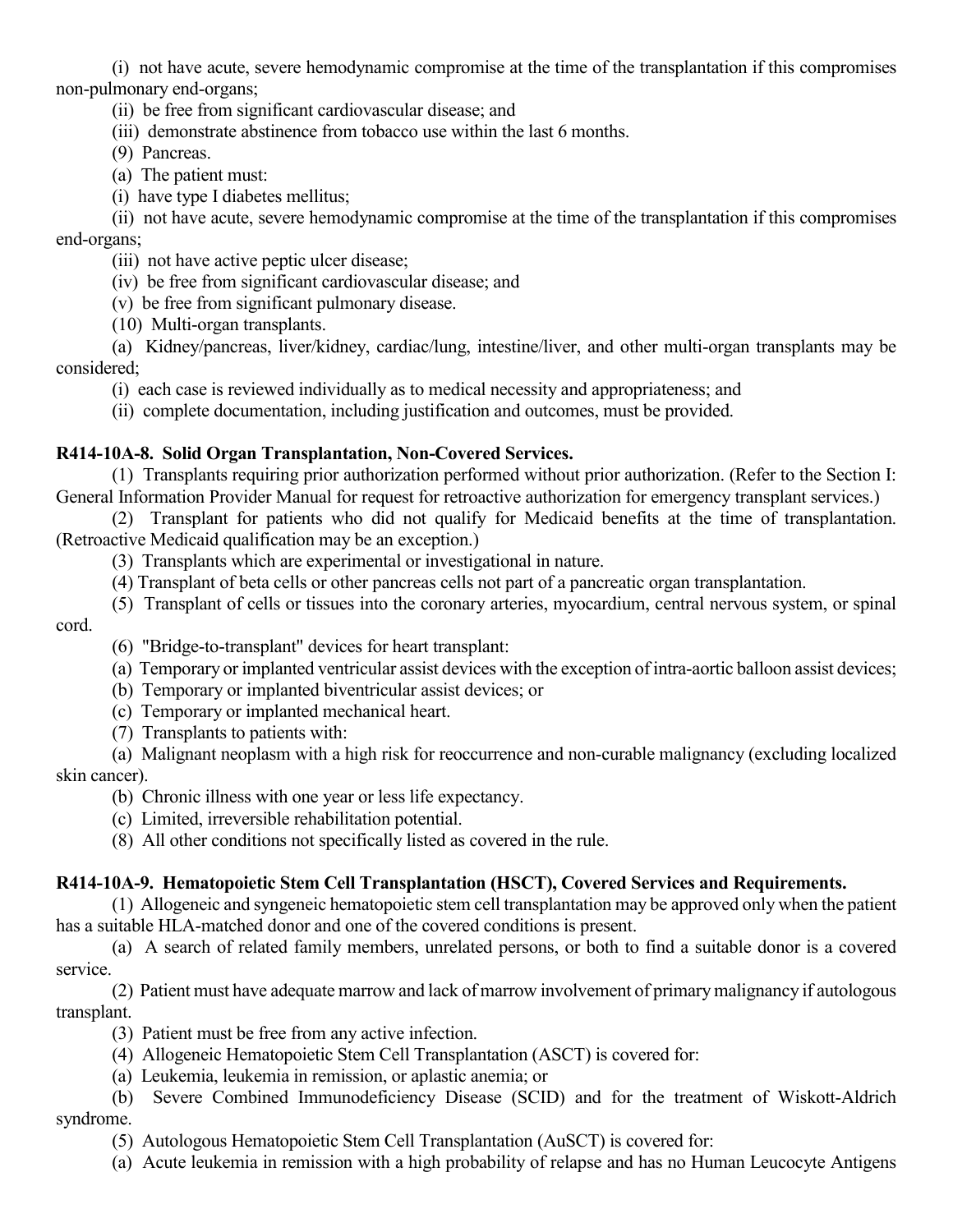### (HLA)-matched;

(b) Resistant non-Hodgkin's lymphomas or those presenting with poor prognostic features following an initial response;

- (c) Recurrent or refractory neuroblastoma; and
- (d) Advanced Hodgkin's disease with failed conventional therapy and has no HLA-matched donor.
- (e) Single AuSCT is only covered for Durie-Salmon Stage II or III that fit the following requirements:
- (i) Newly diagnosed or responsive multiple myeloma. This includes those patients with previously untreated

disease, those with at least a partial response to prior chemotherapy (defined as a 50 percent decrease either in measurable paraprotein (serum, urine or both) or in bone marrow infiltration, sustained for at least one month), and those in responsive relapse; and

(ii) adequate cardiac, renal, pulmonary, and hepatic function.

(f) When recognized clinical risk factors are employed to select patients for transplantation, High Dose Melphalan (HDM) together with AuSCT is medically reasonable and necessary for any age group with primary Amyloid Light (AL) chain amyloidosis who meet the following criteria:

(i) Amyloid deposition in two or fewer organs; and

(ii) Cardiac left ventricular Ejection Fraction (EF) greater than 45 percent.

## **R414-10A-10. HSCT Transplantation, Non-Covered Services.**

- (1) HSCT is not covered as treatment for multiple myeloma.
- (2) AuSCT is not covered for:
- (a) Acute leukemia not in remission;
- (b) Chronic granulocytic leukemia;
- (c) Solid tumors (other than neuroblastoma);
- (d) Tandem transplantation (multiple rounds of AuSCT) for patients with multiple myeloma;
- (e) Non-primary AL amyloidosis; or
- (f) Primary AL amyloidosis for patients who are at least 64 years of age.
- (3) All other conditions not specifically listed as covered in this rule.

## **R414-10A-11. Requests for Non-Covered Transplantation Services.**

Requests for non-covered services are considered based on evidence submitted as to the efficacy of the requested services. These requests are reviewed on a case-by-case basis and require Medicaid Director or designee approval. Evidence types may include, but are not limited to:

(1) Evidence published in peer-reviewed medical journals listed on the Centers for Medicare and Medicaid Services (CMS) website.

(2) Evidence of acceptable survival rates with the proposed protocol in groups with similar clinical characteristics to the patient:

(a) The current survival rate threshold is at least 75 percent one-year survival and at least 55 percent threeyear survival; or

- (b) Similar characteristics include age, tumor type, tumor size, resection status, presence of metastases, etc.
- (3) Study size with sufficient number of individuals for statistical analysis; or
- (4) Evidence that the proposed protocol is a less costly alternative to other potential treatment protocols.

### **KEY: Medicaid**

**Date of Enactment or Last Substantive Amendment: December 15, 2016 Notice of Continuation: January 6, 2017 Authorizing, and Implemented or Interpreted Law: 26-1-5; 26-18-3**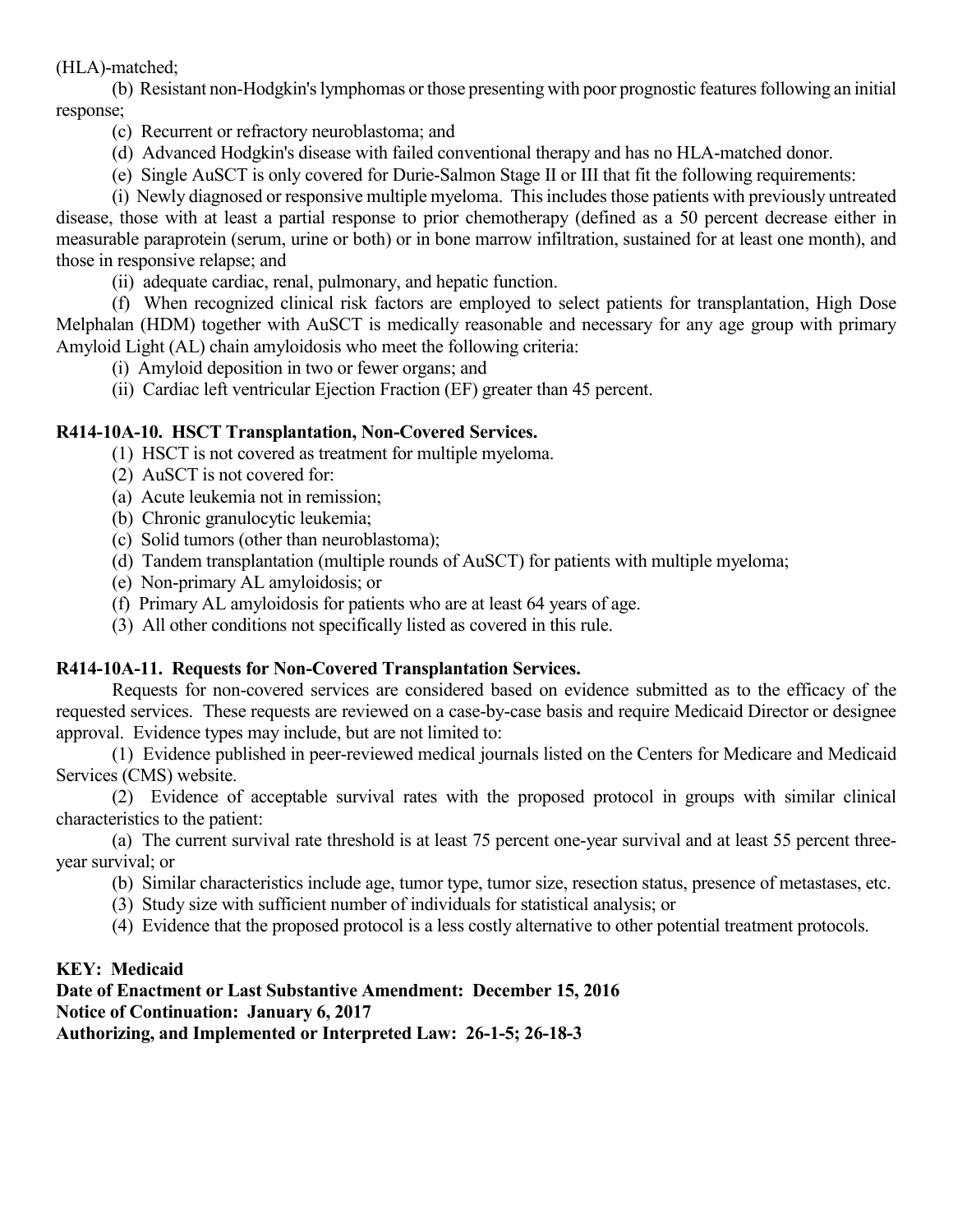#### **State of Utah Administrative Rule Analysis** Revised November 2021

| <b>FIVE-YEAR NOTICE OF REVIEW AND</b><br><b>STATEMENT OF CONTINUATION</b>   |                                           |                           |                              |  |  |  |
|-----------------------------------------------------------------------------|-------------------------------------------|---------------------------|------------------------------|--|--|--|
|                                                                             | Title No. - Rule No.                      |                           |                              |  |  |  |
| Utah Admin. Code Ref (R no.):                                               | R414-21                                   |                           | Filing ID: (Office Use Only) |  |  |  |
| <b>Effective Date:</b>                                                      | <b>Office Use Only</b>                    |                           |                              |  |  |  |
|                                                                             |                                           | <b>Agency Information</b> |                              |  |  |  |
| 1. Department:                                                              | Department of Health                      |                           |                              |  |  |  |
| Agency:                                                                     | Division of Medicaid and Health Financing |                           |                              |  |  |  |
| Room no.:                                                                   |                                           |                           |                              |  |  |  |
| <b>Building:</b>                                                            | Cannon Health Building                    |                           |                              |  |  |  |
| <b>Street address:</b>                                                      | 288 North 1460 West                       |                           |                              |  |  |  |
| City, state and zip:                                                        | Salt Lake City, UT 84114-3101             |                           |                              |  |  |  |
| <b>Mailing address:</b>                                                     | PO Box 143101                             |                           |                              |  |  |  |
| City, state and zip:                                                        | Salt Lake City, UT 84114-3101             |                           |                              |  |  |  |
| Contact person(s):                                                          |                                           |                           |                              |  |  |  |
| Name:                                                                       | <b>Phone:</b>                             | Email:                    |                              |  |  |  |
| Craig Devashrayee                                                           | 801-538-6641                              | cdevashrayee@utah.gov     |                              |  |  |  |
| Dlease address questions regarding information on this paties to the eggpay |                                           |                           |                              |  |  |  |

Please address questions regarding information on this notice to the agency.

#### **General Information**

#### **2. Rule catchline:**

Physical Therapy and Occupational Therapy

**3. A concise explanation of the particular statutory provisions under which the rule is enacted and how these provisions authorize or require this rule:**

Section 26-18-3 requires the Department to implement Medicaid policy through administrative rules, which allow the Department to administer the Medicaid program. Additionally, Section 26-1-5 authorizes the Department to adopt rules that provide access to Medicaid services, and 42 CFR 440.110 authorizes qualified therapists to provide or supervise physical therapy and occupational therapy services.

**4. A summary of written comments received during and since the last five-year review of this rule from interested persons supporting or opposing this rule:**

The Department did not receive any written comments regarding this rule.

**5. A reasoned justification for continuation of this rule, including reasons why the agency disagrees with comments in opposition to this rule, if any:**

The Department will continue this rule because it implements physical therapy and occupational therapy for Medicaid members, and implements reimbursement to service providers.

#### **Agency Authorization Information**

**To the agency:** Information requested on this form is required by Section 63G-3-305. Incomplete forms will be returned to the agency for completion, possibly delaying publication in the *Utah State Bulletin*.

12/12/2021

#### **Agency head or designee, and title: Nate Checketts Date** (mm/dd/yyyy)**:**

**Reminder:** Text changes cannot be made with this type of rule filing. To change any text, please file an amendment or nonsubstantive change.

### **R414. Health, Health Care Financing, Coverage and Reimbursement Policy.**

### **R414-21. Physical Therapy and Occupational Therapy.**

### **R414-21. Introduction.**

The Physical Therapy and Occupational Therapy programs provide a scope of services for Medicaid recipients in accordance with the Physical Therapy and Occupational Therapy Services Utah Medicaid Provider Manual and Attachment 4.19-B of the Medicaid State Plan, as incorporated into Section R414-1-5.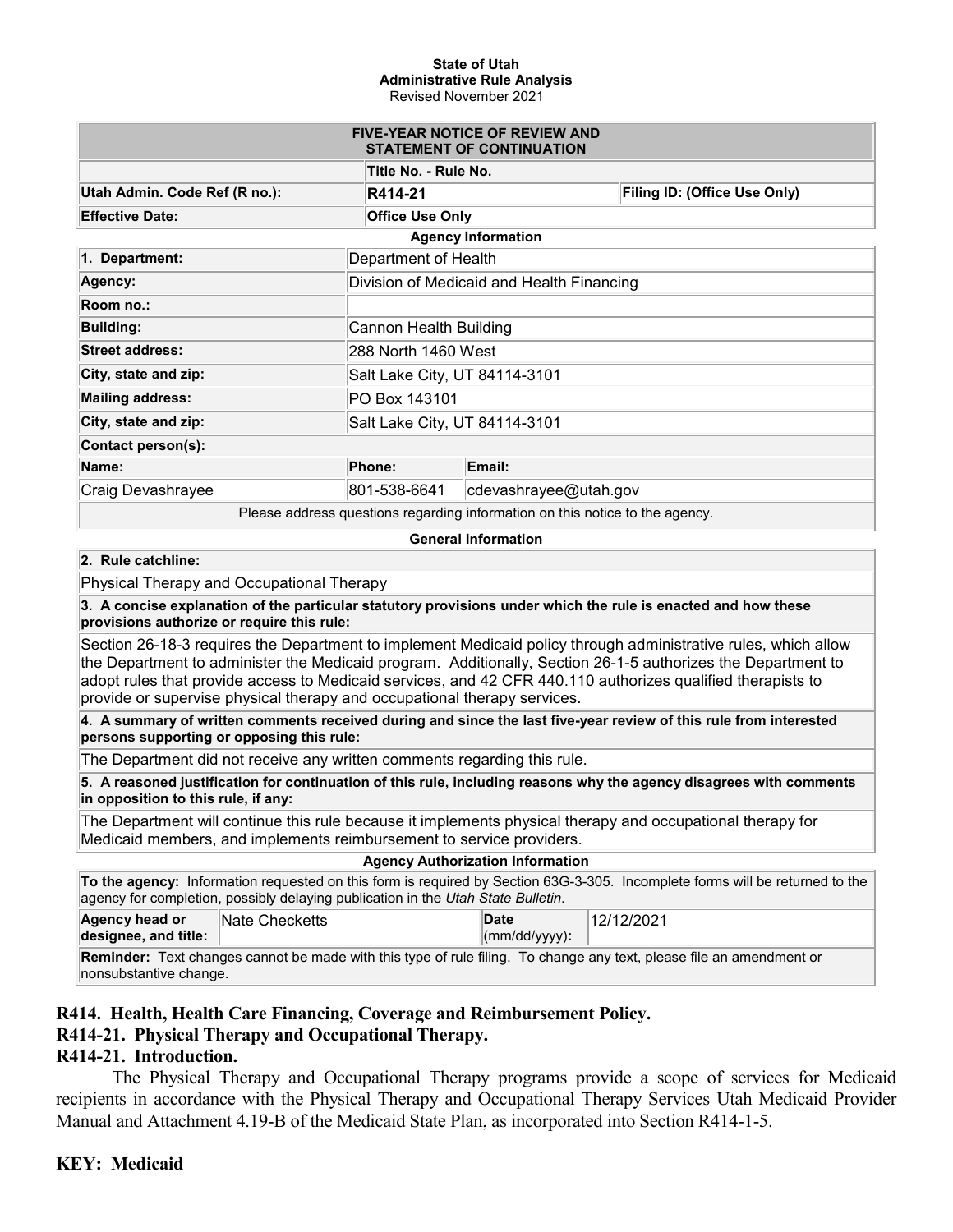**Date of Enactment or Last Substantive Amendment: January 10, 2014 Notice of Continuation: January 6, 2017 Authorizing, and Implemented or Interpreted Law: 26-1-4.1; 26-1-5; 26-18-3**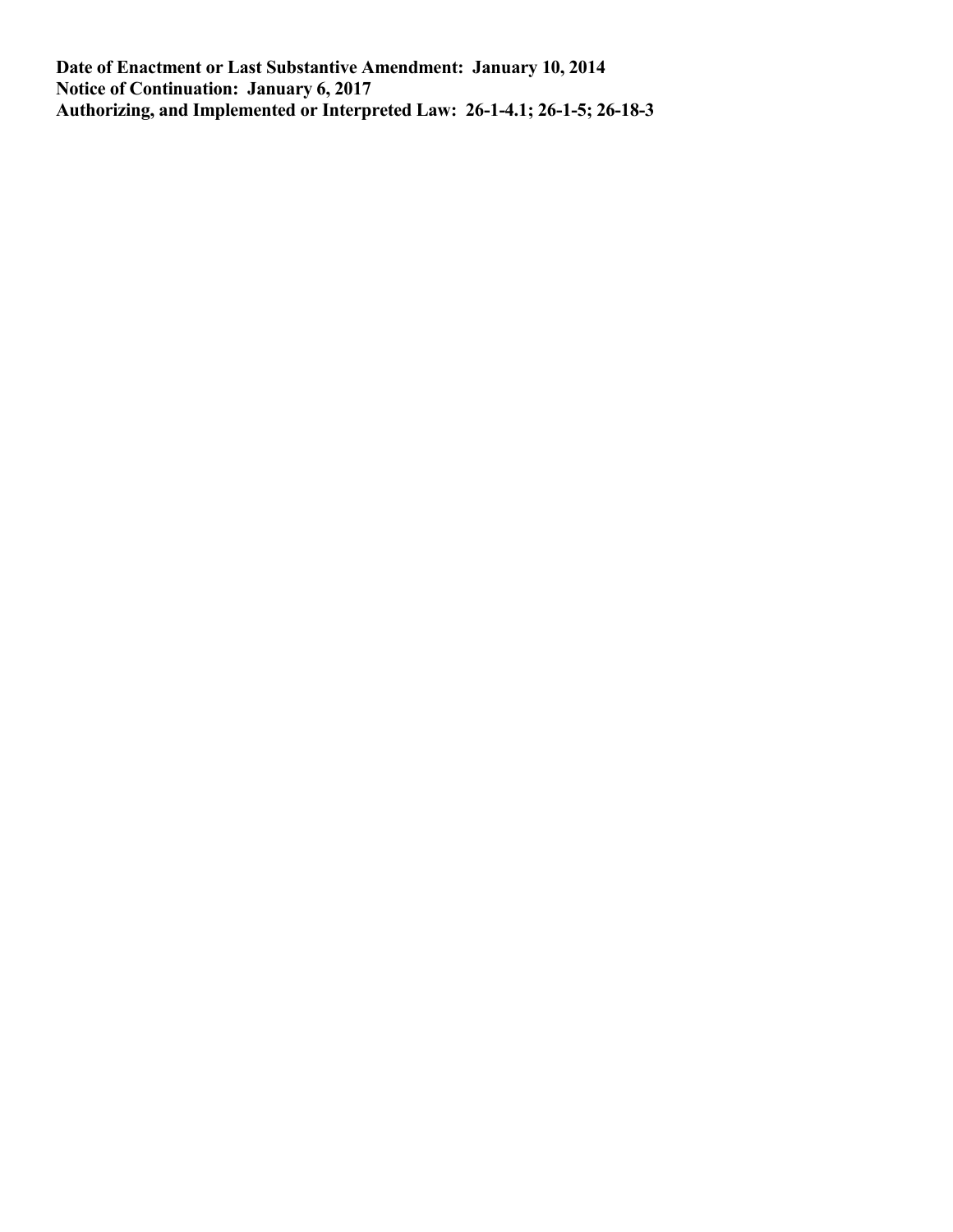#### **State of Utah Administrative Rule Analysis** Revised November 2021

| <b>FIVE-YEAR NOTICE OF REVIEW AND</b><br><b>STATEMENT OF CONTINUATION</b>         |                                           |                       |                              |  |  |  |
|-----------------------------------------------------------------------------------|-------------------------------------------|-----------------------|------------------------------|--|--|--|
| Title No. - Rule No.                                                              |                                           |                       |                              |  |  |  |
| Utah Admin. Code Ref (R no.):                                                     | R414-38                                   |                       | Filing ID: (Office Use Only) |  |  |  |
| <b>Effective Date:</b>                                                            | <b>Office Use Only</b>                    |                       |                              |  |  |  |
|                                                                                   | <b>Agency Information</b>                 |                       |                              |  |  |  |
| 1. Department:                                                                    | Department of Health                      |                       |                              |  |  |  |
| Agency:                                                                           | Division of Medicaid and Health Financing |                       |                              |  |  |  |
| Room no.:                                                                         |                                           |                       |                              |  |  |  |
| <b>Building:</b>                                                                  | Cannon Health Building                    |                       |                              |  |  |  |
| <b>Street address:</b>                                                            | 288 North 1460 West                       |                       |                              |  |  |  |
| City, state and zip:                                                              | Salt Lake City, UT 84114-3101             |                       |                              |  |  |  |
| <b>Mailing address:</b>                                                           | PO Box 143101                             |                       |                              |  |  |  |
| City, state and zip:                                                              | Salt Lake City, UT 84114-3101             |                       |                              |  |  |  |
| Contact person(s):                                                                |                                           |                       |                              |  |  |  |
| Name:                                                                             | Phone:                                    | Email:                |                              |  |  |  |
| Craig Devashrayee                                                                 | 801-538-6641                              | cdevashrayee@utah.gov |                              |  |  |  |
| Dissas salduses purentiana personaling information on this patien to the sense of |                                           |                       |                              |  |  |  |

Please address questions regarding information on this notice to the agency.

#### **General Information**

#### **2. Rule catchline:**

Personal Care Services

**3. A concise explanation of the particular statutory provisions under which the rule is enacted and how these provisions authorize or require this rule:**

Section 26-18-3 requires the Department to implement Medicaid policy through administrative rules, which allow the Department to administer the Medicaid program. Additionally, Section 26-1-5 authorizes the Department to adopt rules that provide services and eligibility for Medicaid members.

**4. A summary of written comments received during and since the last five-year review of this rule from interested persons supporting or opposing this rule:**

The Department did not receive any written comments regarding this rule.

**5. A reasoned justification for continuation of this rule, including reasons why the agency disagrees with comments in opposition to this rule, if any:**

The Department will continue this rule because it implements personal care services for Medicaid members and reimbursement for personal care providers, by referencing the Personal Care Utah Medicaid Provider Manual and the Medicaid State Plan.

#### **Agency Authorization Information**

| To the agency: Information requested on this form is required by Section 63G-3-305. Incomplete forms will be returned to the |  |
|------------------------------------------------------------------------------------------------------------------------------|--|
| agency for completion, possibly delaying publication in the Utah State Bulletin.                                             |  |

| Agency head or       | <b>Nate Checketts</b> | Date                  | 12/12/2021 |
|----------------------|-----------------------|-----------------------|------------|
| designee, and title: |                       | $\vert$ (mm/dd/yyyy): |            |

**Reminder:** Text changes cannot be made with this type of rule filing. To change any text, please file an amendment or nonsubstantive change.

### **R414. Health, Health Care Financing, Coverage and Reimbursement Policy.**

### **R414-38. Personal Care Services.**

### **R414-38-1. Introduction.**

The Personal Care Services program provides a scope of services for Medicaid recipients in accordance with the Personal Care Utah Medicaid Provider Manual and Attachment 4.19-B of the Medicaid State Plan, as incorporated into Section R414-1-5.